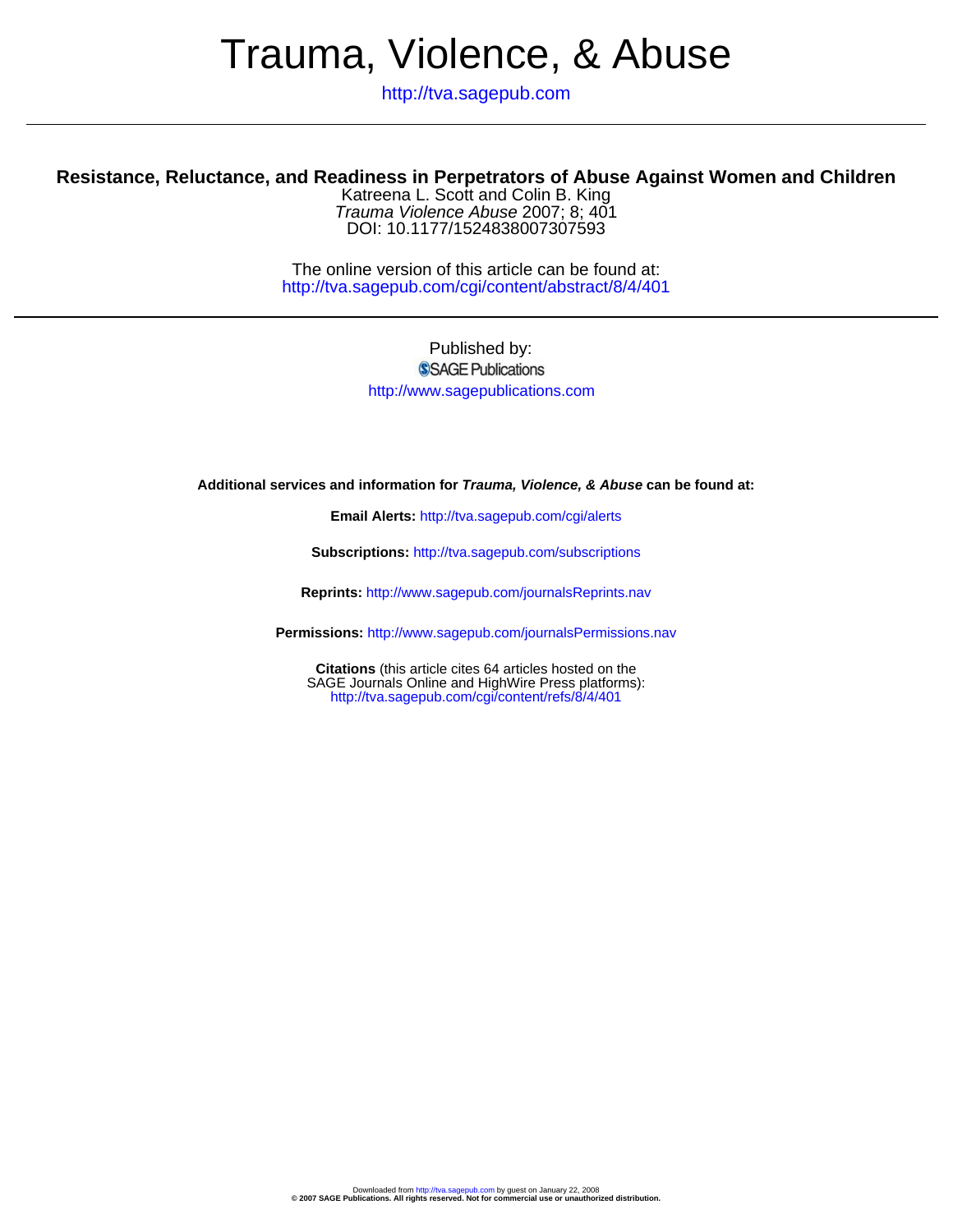# **RESISTANCE, RELUCTANCE, AND READINESS IN PERPETRATORS OF ABUSE AGAINST WOMEN AND CHILDREN**

**KATREENA L. SCOTT COLIN B. KING** University of Toronto

> *Perpetrators of abuse and violence against women and children are often reluctant participants in intervention programs. They frequently fail to attend scheduled appointments, are sometimes openly hostile to intervention staff, and often judge program materials as irrelevant to their situation. Recognizing this problem, researchers and practitioners have begun to develop models and tools to more appropriately assess and intervene with reluctant clients. Unfortunately, the resulting proliferation and inconsistent application of terms and theories have led to considerable confusion in characterizing reluctant clients and have significantly hampered research on strategies that may be helpful to better meet the needs of this client group. The purpose of this review is to help standardize the definition and measurement of treatment reluctance as it applies to violence perpetration and to review evidence for the importance of these aspects of client reluctance to intervention. Recommendations for assessing reluctance in research and clinical practice are also provided.*

# **Key words:** *resistance; motivation; treatment engagement; readiness; denial; sex offender; batterer; review; abuse*

IN THE PAST 10 TO 20 YEARS, there has been a resurgence of interest in understanding and better meeting the needs of clients who fail to engage in intervention. These clients are described relatively easily by clinicians—they fail to attend scheduled appointments, they often express their dissatisfaction with the available treatment, and they are sometimes openly hostile to treatment staff. Perpetrators of violence often fall into this category. Approximately one third of men attending batterer intervention programs agree with statements such as, "I am not the problem one; it

doesn't make sense for me to be here," and "I don't have a problem that I need to change" (Scott & Wolfe, 2003). Among child sexual offenders, this presentation appears to be the norm, as evidenced by the fact that most intervention programs for this population begin with the explicit goal of having the offender acknowledge that his behavior was problematic (Beech & Fisher, 2002; Lawson, 2003; O'Donohue & Letourneau, 1993; Veach, 1997). Finally, there is evidence that a proportion of parents who are physically and emotionally abusive toward their children are reluctant to

TRAUMA, VIOLENCE, & ABUSE, Vol. 8, No. 4, October 2007 401-417 DOI: 10.1177/1524838007307593 © 2007 Sage Publications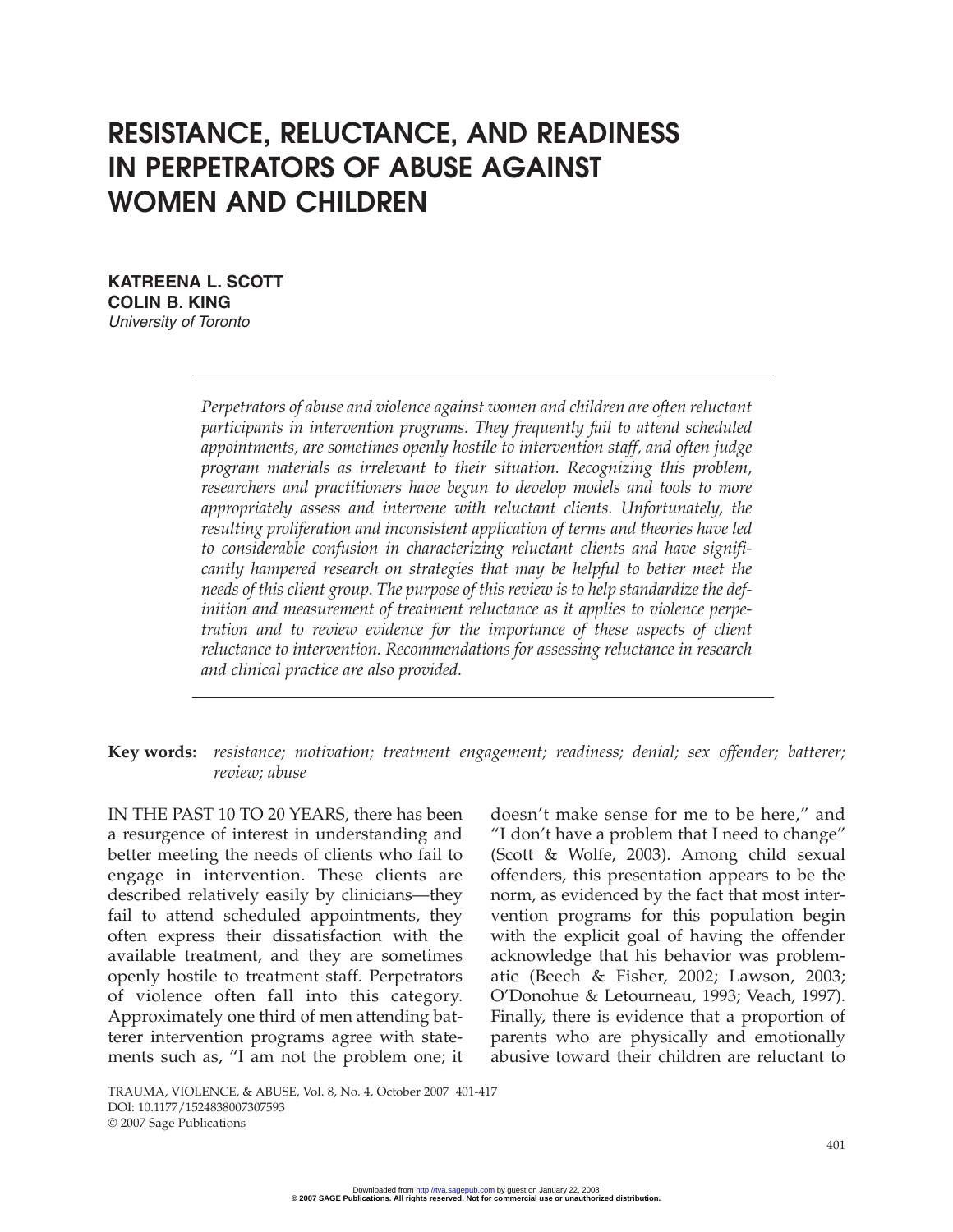# **KEY POINTS OF THE RESEARCH REVIEW**

- Research on client reluctance would benefit from standardization of terms. Definitions are provided for the terms *engagement*, *motivation*, *denial*, *resistance*, *readiness*, and *responsivity*.
- Engagement in intervention is associated with lower rates of postintervention violence perpetration.
- Evidence for the importance of reducing offender denial is mixed.
- Additional studies are needed to determine whether motivation and ambivalence play an important role in predicting intervention success among perpetrators of violence.
- Strong measures are available for the assessment of engagement, therapeutic alliance, and denial among offenders. Stage-of-change measures are also useful to assess aspects of denial, motivation, and engagement.

enter and complete available intervention programs (Gelles, 2000; Girvin, 2004; Littell & Girvin, 2005).

Studies increasingly link reluctant client presentation with dropout and recidivism. Among male batterers and sexual offenders, factors such as denial and noncompliant behavior are associated with premature termination from treatment (e.g., Daly & Pelowski, 2000; Wormith & Olver, 2002), which, in turn, is a significant predictor of recidivism (Gondolf, 2002; Miner & Dwyer, 1995). This association has also been found in child maltreatment, with studies suggesting that those clients who drop out of treatment are at higher risk for future abuse perpetration (Harder, 2005).

Despite growing recognition of reluctant client presentation, clear theoretical definitions and explanations of this problem have remained elusive. Terms such as resistance, denial, motivation, readiness, and responsivity have all been used to describe reluctant client behaviors, sometimes interchangeably. Moreover, these terms have been used to incorporate factors as diverse as clients' attitude toward treatment, their shame about offending, the match between the demands of intervention and clients' cognitive capacity, the alliance between therapist and client, and the physical state of the treatment location. The proliferation of terms and their wide application have helpfully expanded the range of variables examined but have also

increased confusion over identifying the characteristics of clients who are reluctant to engage in treatment and conducting research on strategies that may be helpful to better meet the needs of this client group. Adding to the problem is a dearth of recommendations as to how to measure and apply these concepts. As a result, any theoretical clarity that has been gained in the past decade has tended to degrade in application to empirical and clinical work.

The first purpose of this review is to provide clarity and standardize the definition and measurement of treatment reluctance as it applies to violence perpetration. Various terms used to refer to client reluctance are defined and differentiated, with reference to recently published theoretical reviews and commentaries on denial (Schneider & Wright, 2004), motivation (Drieschner, Lammers, & van der Staak, 2004), readiness (Ward, Day, Howells, & Birgden, 2004), responsivity (Serin, 1998; Serin & Kennedy, 1997), and resistance (Arkowitz, 2002). The integrated conception of treatment motivation is then presented as a promising model for combining ideas around client reluctance. Drawing on literature from the study of domestic violence, sexual offending, and child abuse, we next review evidence on the importance of these aspects of treatment reluctance to problem behavior and to intervention. Finally, we provide recommendations for assessing client reluctance in research and clinical practice.

#### **DEFINITIONS OF COMMONLY USED TERMS**

Clients who present reluctantly at intervention programs have been described as unengaged, having low motivation, being in denial, having low levels of responsivity and readiness, and being resistant. Although not immediately apparent, these terms all have slightly different meanings and implications as outlined below and summarized in Table 1. To aid in this discussion, a short case example is presented and operational definitions of each term are provided with reference to this case.

George was mandated to an intervention program for domestic violence in response to a charge of assault against his wife. He was late for his first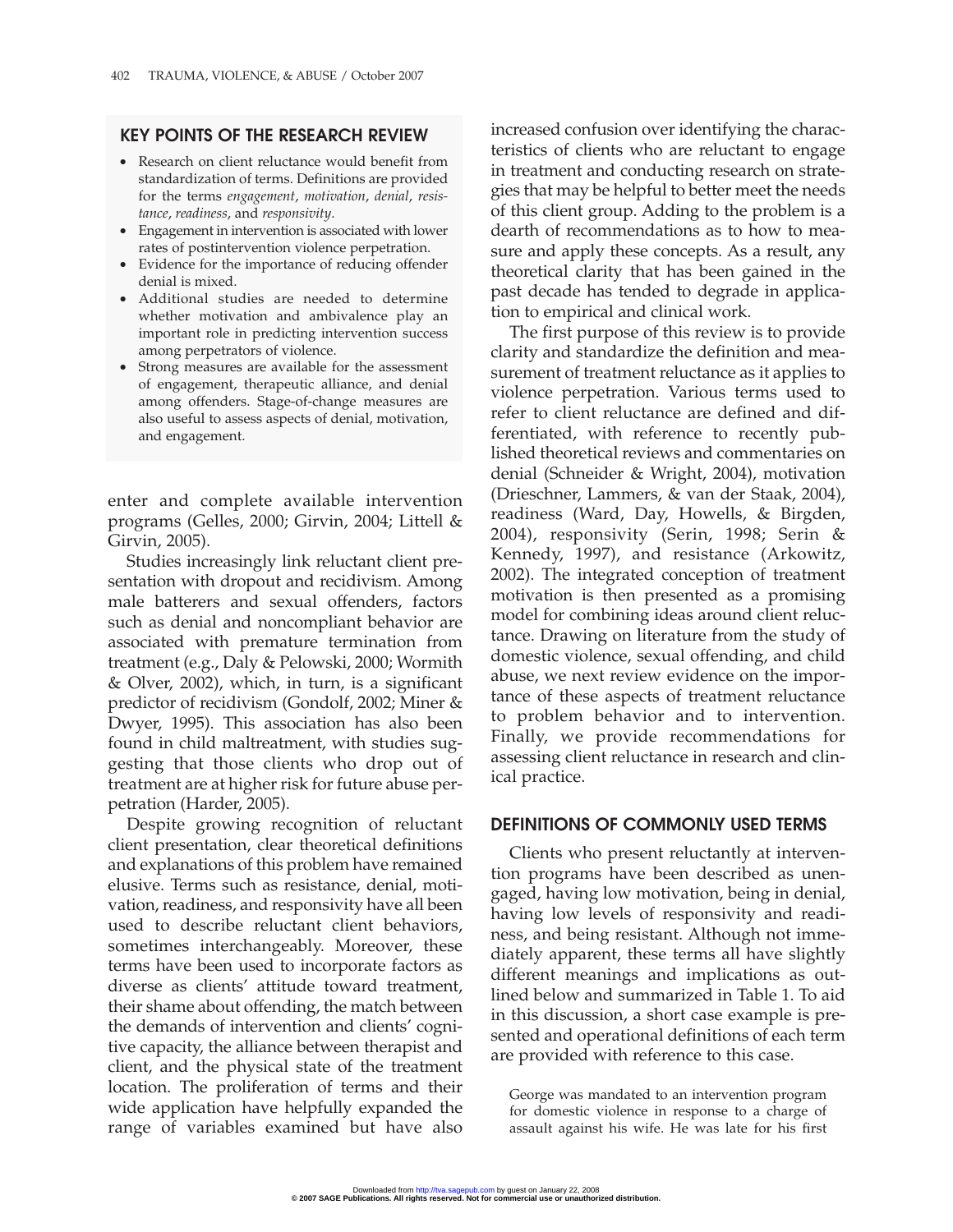| Term                   | Definition                                                                                                                                                                                                                                                                                                                                                                  |  |  |  |
|------------------------|-----------------------------------------------------------------------------------------------------------------------------------------------------------------------------------------------------------------------------------------------------------------------------------------------------------------------------------------------------------------------------|--|--|--|
| Treatment engagement   | Clients' behavioral compliance with the basic expectations or demands of the intervention situation (e.g.,<br>session attendance, participation in intervention activities).                                                                                                                                                                                                |  |  |  |
| Treatment motivation   | An internal force that moves an organism to engage in a particular behavior. Motivation is most closely<br>related to individuals' intention to change.                                                                                                                                                                                                                     |  |  |  |
| Denial                 | Occurs when an individual's account of happenings is inconsistent with the objective truth of what occurred.<br>Denial can occur at a conscious or unconscious level.                                                                                                                                                                                                       |  |  |  |
| Resistance/ambivalence | Appropriately used when a client is sufficiently motivated and engaged in change, generally, but is "stuck"<br>at a particular point due to conflicts (both conscious and unconscious) between his or her wishes and<br>fears.                                                                                                                                              |  |  |  |
| Treatment responsivity | The extent to which clients are able to absorb the content of a program (e.g., clients' cognitive ability or<br>adequacy of funding for treatment program). Often expanded to include factors that predict whether a<br>client will, or will not, absorb program content.                                                                                                   |  |  |  |
| Treatment readiness    | The presence of characteristics (states or dispositions) within either the client or the therapeutic situation<br>that are likely to promote engagement in therapy and that, thereby, are likely to enhance therapeutic<br>change. Treatment readiness represents a combination of responsivity, motivation, and client's perception<br>of the meaningfulness of treatment. |  |  |  |

**TABLE 1: Definitions of Terms Used to Describe Reluctant Client Presentation**

intervention session and participated only minimally. He admitted to slapping his wife but not to causing her any physical harm, although bruises are documented in the police report. He also asserted that his actions were within the boundaries of typical marital conflict. George stated that he is attending intervention to avoid further sanction from the legal system. Although he desires a more harmonious marital relationship, he currently has no intention to change any of his ways of relating to his wife and other family members. George identifies most strongly with his Brazilian culture and, with his wife and family, speaks predominantly Portuguese. However, he speaks exclusively English at work and has developed fluency.

#### **Treatment Engagement**

Treatment engagement has been defined as clients' behavioral compliance with the basic expectations and demands of the intervention situation (Drieschner et al., 2004). These demands typically include attending sessions, participating in intervention activities, thinking about intervention activities between sessions, and avoiding overly critical and hostile actions. Other terms that have been used as synonyms of treatment engagement include compliance, adherence, treatment involvement, basic behavior, and client-role performance (see review by Drieschner et al., 2004).

Two aspects of the definition of treatment engagement are emphasized in the literature. The first is reference to *observable behaviors* that are under clients' voluntary control. In the above

example, the facts that George attended intervention, arrived late, and participated minimally in discussions are relevant to judging his treatment engagement. Inferences about George's attitudes or intentions and reflections on possible barriers to greater participation are not relevant to defining his engagement.

Second, it is important to recognize that the basic demands of intervention differ somewhat according to the treatment approach. Expectations of attendance and participation are virtually universal; however, expectations around homework completion, level of in-session disclosure, and acceptable range of in-session acting out vary depending on the treatment. Also, some programs may have specific rules that clients must follow. For example, in programs targeting abuse, avoidance of violence and of being in situations that convey high risk for violence is often required. This difference in demands means that operational definition of treatment engagement may vary somewhat with reference to the specific treatment being considered.

#### **Treatment Motivation**

Drawing on an excellent conceptual review of the literature on treatment motivation by Drieschner et al. (2004), this article defines motivation as the "internal force that moves an organism to engage in a particular behavior" (p. 1117). Thus, motivation is most similar to the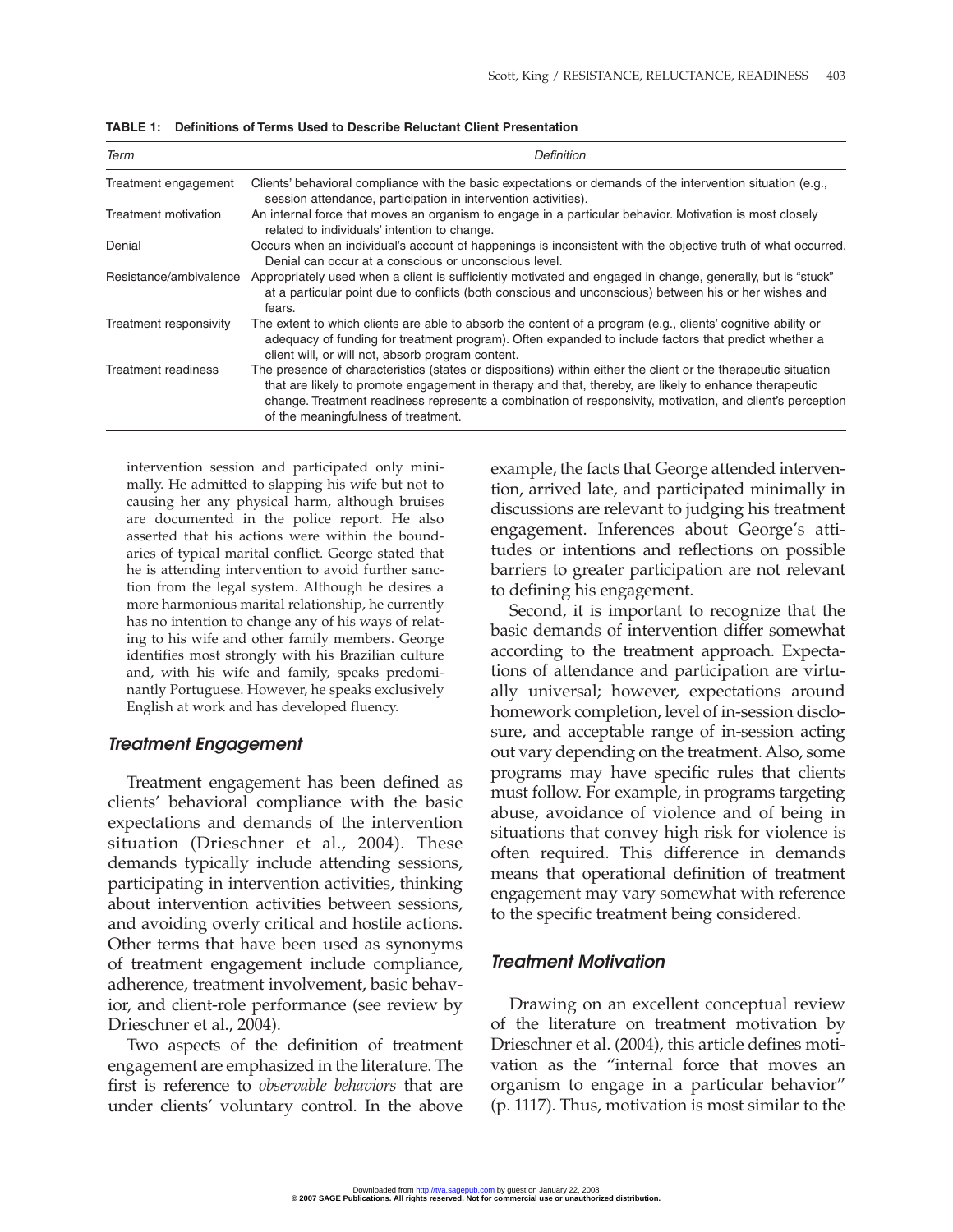idea of intention. Drieschner and his colleagues identify two main sources of conceptual confusion surrounding the definition and use of the term *motivation*. The first is the common practice of failing to specify a behavioral object of motivation. For example, when a client is described as having high "motivation to change," it is unclear whether this description refers to the client's intentions around pretreatment planning (e.g., motivation to find out information about available treatments), treatment entry behaviors (e.g., motivation to call a specific intervention program), treatment engagement (e.g., attendance and participation), intention to change behaviors without engaging in treatment, or all of the above. The term *motivation* is also sometimes inappropriately used with a state as its object rather than a behavioral goal. For example, a client may be inappropriately described as highly motivated to feel less depressed. As "feeling less depressed" is a state, and not a possible behavior in which clients can engage, this client is better described as having a strong desire or wish, rather than a strong motivation, to be nondepressed.

A second source of confusion results from conceptual and operational definitions that entangle motivation with resulting behaviors. For example, it is not uncommon to find motivation defined in terms of the probability that a person will enter into, continue, and/or adhere to a specific intervention (e.g., Howells & Day, 2002; Serin & Kennedy, 1997). The problem with such definitions is the circularity resulting from inferring motivation (i.e., intention) from the behavior it is assumed to predict (i.e., engagement). With such definitions, we also lose the opportunity to consider the many factors (e.g., timing of intervention, financial considerations) that are likely to influence whether a client's motivation to engage in intervention does, or does not, translate into treatment engagement.

Applied to the case of George, we can describe at least two forms of motivation—motivation to attend treatment and motivation to alter his behavior. We know that George wants to avoid further legal sanction and can assume from our description that he is motivated to attend treatment. In contrast, although George *wishes* that his relationship with his wife would improve, he

is not currently motivated to change any of his relationship behaviors as evidenced by the statement that he has "no intention to change any of his ways of relating to his wife."

# **Denial**

The term *denial* is generally used to describe inconsistencies between an individual's reports of what happened and what is assumed to be the objective truth. An example of denial from the case of George is his report that there was no physical harm to his partner despite police report evidence to the contrary. Much of the literature on denial has focused on whether denial is a conscious or unconscious process. Manousos and Williams (1998) limit the definition of denial to cases where knowledge is unconscious (rather than conscious) and cite neuropsychological research demonstrating that people's actions are regularly influenced by stimuli that are not processed, or are only partially processed, at a conscious level (Westen, 1999). Denial is also commonly used to refer to cases where a client consciously misrepresents his or her offending behavior. This form of denial may, in fact, be adaptive in legal and child protection contexts where questions of guilt and punishment predominate, although it is generally regarded as problematic in offender programs associated with these systems.

At the surface, it seems reasonable to suggest that conscious and unconscious forms of denial be defined and studied separately. However, there are a number of important barriers to such separation. First, it is generally believed that individuals' accounts of offending are usually distorted by both unconscious and conscious denial and that different aspects of a single offense are subject to different degrees of denial. Accurate assessment of whether denial is or is not conscious is another barrier. For example, George may (consciously or unconsciously) deny that he physically harmed his partner but admit that she was emotionally harmed. Alternatively, he may (consciously or unconsciously) admit to some level of harm but assert that his wife is exaggerating her injuries. Finally, separation of conscious and unconscious denial may not be warranted on theoretical grounds as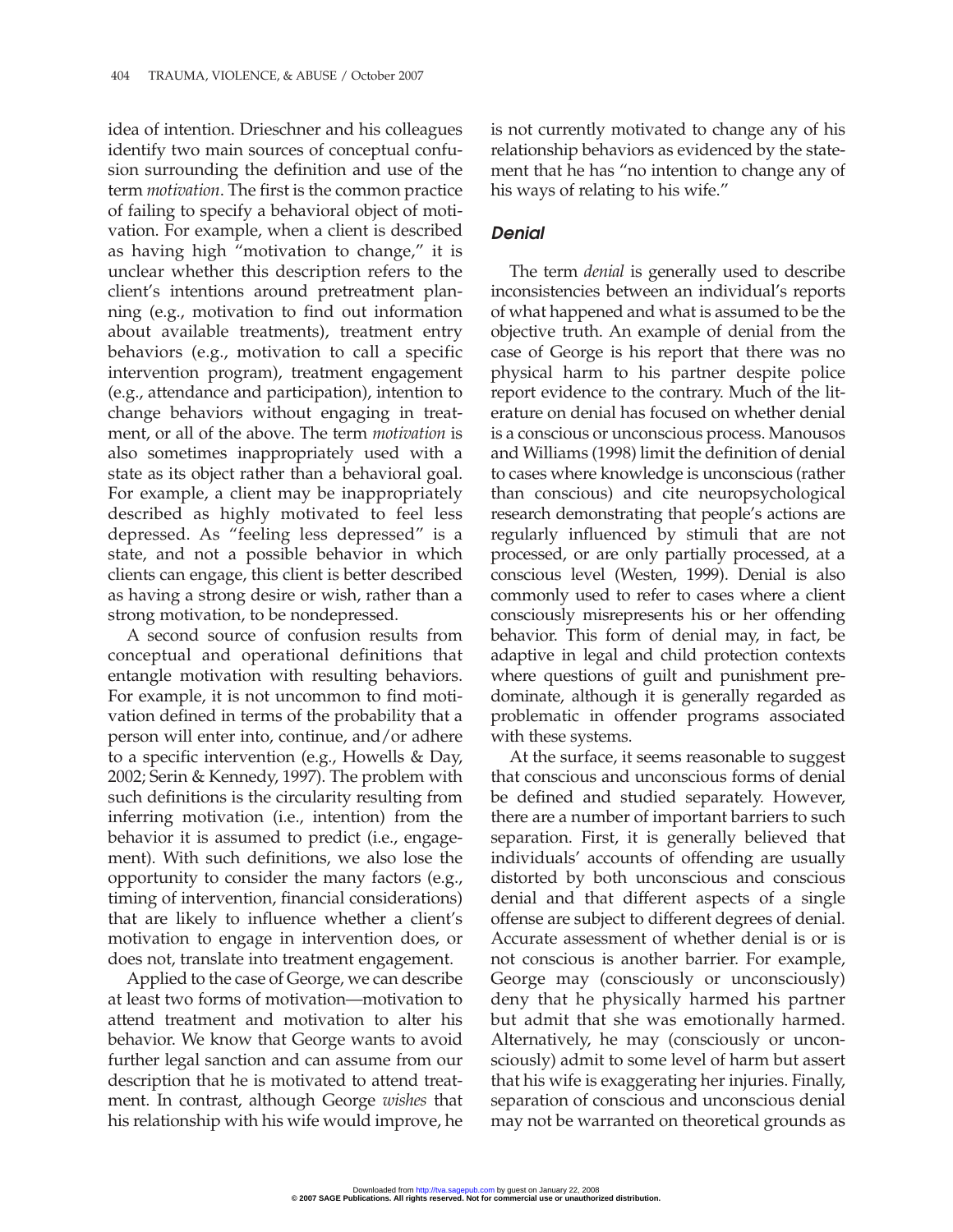both are expected to serve similar self-protective functions for offenders who might otherwise be overwhelmed with shame (Bumby, Marshall, & Langton, 1999; Finkelhor, 1984; W. D. Murphy, 1990; Schneider & Wright, 2004; Wallace & Noskos, 1993). Both allow the offender to avoid taking responsibility for his or her behavior and contribute to the development of a distorted set of cognitions that refute the offense (e.g., complete denial of act), minimize its effect (e.g., denial of harm to the victim), depersonalize choices around offending (e.g., denial of planning or risk for relapse), and contribute to risk for reoffending.

# **Responsivity**

The concept of responsivity is originally derived from the literature assessing the success of criminal justice interventions according to the principles of risk, needs, and responsivity (Andrews & Bonta, 2003). Among these, the principle of responsivity states that to enhance the efficacy of interventions, styles and modes of treatment service must be closely matched to the preferred learning style and abilities of the offender (Bonta, 1995; Serin, 1998). Thus, *responsivity* may be best defined as the extent to which clients are able to absorb the content of the program (Ward et al., 2004). From this starting point, responsivity can be broken down into internal and external responsivity factors (Andrews, 2001). Internal factors refer to characteristics of the client that must be addressed by the intervention program to maximize outcome efficacy. Examples include client learning style, cognitive ability, problem solving, language and literacy, and personality characteristics. In the case of George, a key internal responsivity factor is likely the ability of the intervention program to address domestic violence within a context that appropriately recognizes his identification with Brazilian culture. External responsivity factors include all therapist and setting characteristics that may affect clients' engagement in treatment. These include location and timing of intervention, availability of adequate recourses for programs, training of intervention staff, and support provided to the client outside of intervention sessions. In George's case, external responsivity

factors may include his wife's support of intervention, the distance he needs to travel to attend intervention, the ability of the therapists to make him feel welcome at the intervention program, and adequacy of funding.

A strength of the concept of responsivity is its reminder that client behaviors are affected by factors controlled by treatment providers as well as by clients themselves. Moreover, this concept reminds researchers and practitioners of the importance of the interaction of clients' abilities and characteristics and intervention design. However, balancing these strengths are significant problems resulting from the breadth of the term responsivity. Factors encompassed by the label of internal responsivity range from static demographic characteristics (e.g., client's age) and stable personality traits (e.g., neuroticism, openness, and narcissism) to dynamic states (e.g., attitudes toward being mandated to intervention) and dispositions (e.g., level of felt hostility) (see Serin & Kennedy, 1997). A similar observation could be made for factors grouped under the label external responsivity, which includes everything from the provision of adequate program funding to therapists' capacity to be engaging. The problem is that, except for their proposed or actual statistical relationship to treatment engagement, it is unclear what brings these heterogeneous factors together. The listed range of responsivity factors is likely to affect client's engagement in treatment in different ways, through different mechanisms, and with different results (Ward et al., 2004).

# **Readiness**

The term *readiness* has been defined as the presence of characteristics (states or dispositions) within either the client or the therapeutic situation that are likely to promote engagement in therapy and that, thereby, are likely to enhance therapeutic change (Howells & Day, 2002). Ward et al. (2004) distinguish readiness from responsivity by its focus on positive predictors of engagement rather than barriers to intervention, which he hopes will promote a more hopeful and helpful view of client change potential. Despite this difference in focus, the concept of readiness overlaps considerably with that of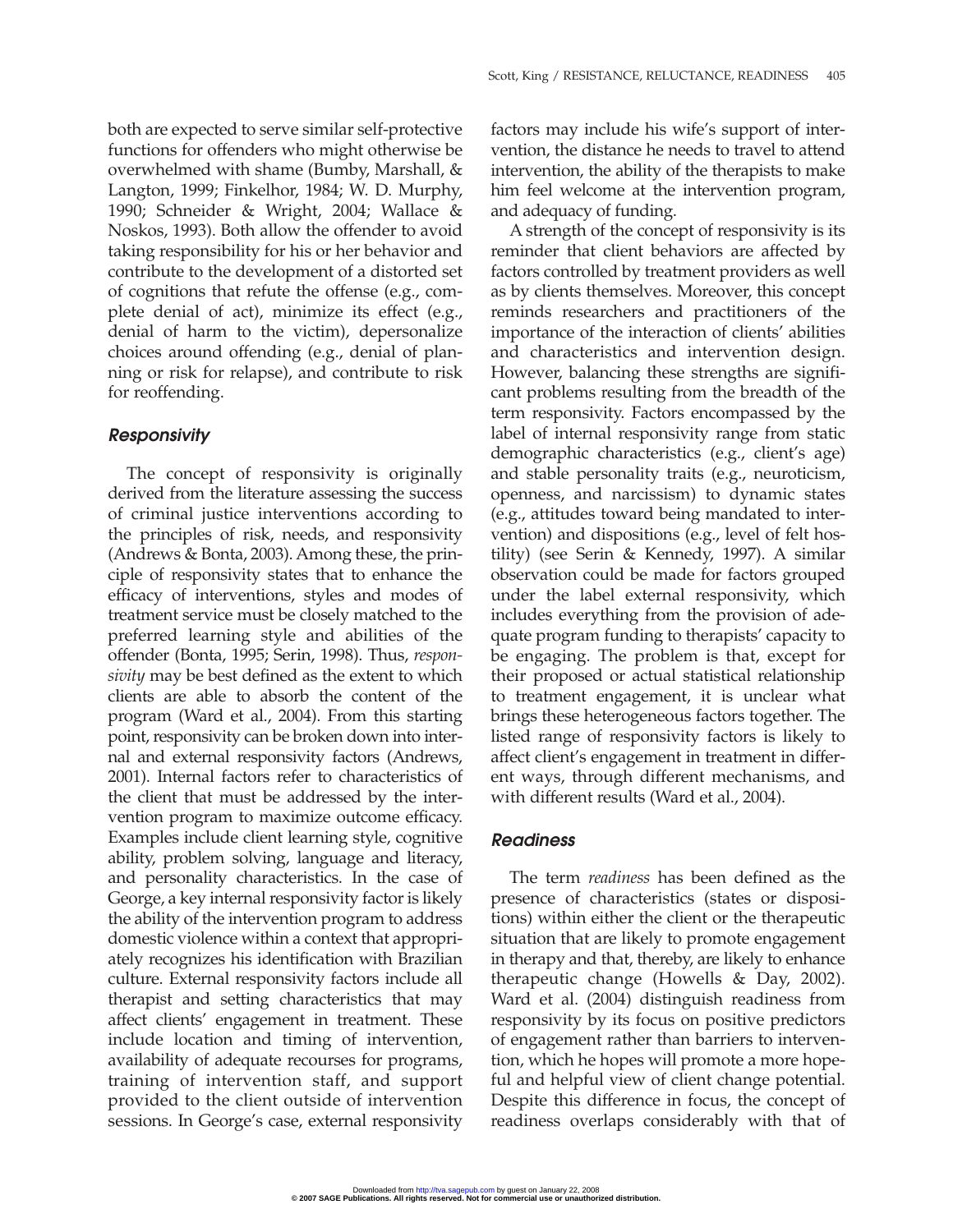responsivity in its incorporation of a large range of internal and external factors that may relate to treatment motivation and engagement. In fact, Serin (1998) presents readiness as a dimension of responsivity, whereas Ward et al. (2004) suggest that responsivity is an aspect of readiness. Regardless, the similarity of these two concepts means that the concept of readiness shares many of the problems of the definition of responsivity. Specifically, the term readiness can be criticized for the grouping of unlike predictors, lack of rationale for inclusion of some factors and exclusion of others, and lack of clarity as to how the term readiness is different from a more general description of predictors of treatment engagement.

# **Resistance**

A final term to consider is resistance. The concept of resistance has a very long history in the field of psychotherapy. It has been discussed in writings of prominent therapists in all psychotherapy schools and is widely recognized as one of the most important targets of therapeutic work. In 2002, a special issue of the *Journal of Clinical Psychology* (Vol. 58, No. 2) addressed this topic. On the basis of an integrative commentary from these articles, Arkowitz (2002) suggests that resistance is best used to describe situations where a client is *ambivalent about change*. Specifically, he states that resistance may be "inferred when clients (i) have expressed some desire to change in their statements of behaviors; (ii) have identified strategies or therapies that are likely to be helpful in making those changes; (iii) believe that changing will improve their overall quality of life; (iv) experience distress about not changing; and yet, (v) show some alternation between approaching or avoiding the tasks necessary for change" (p. 220). Presumably, this alternation occurs due to conflicts (both conscious and unconscious) between clients' wishes and fears. An example would be if, during therapy, George developed motivation to regularly communicate with his wife about his insecurity around her relationships with male friends, believed that his lack of communication was harming their relationship, was distressed about not sharing his thoughts and feelings, but was

also fearful that if he shared his insecurities, his wife would lose interest in him and potentially leave the relationship and, as a result, alternated between engaging and not engaging in change attempts. Due to its focus on these conflict situations, Arkowitz suggests that the more descriptive term *ambivalence* should be adopted in place of the term *resistance*.

# **Summary**

In summary, there are a variety of terms typically used to describe clients who approach intervention reluctantly. Treatment engagement refers to the extent to which a client performs in ways that are appropriate to the treatment situation. Behaviors such as attending, participating, and attempting change are indicative of higher levels of treatment engagement. Motivation, on the other hand, is the internal force or intention that plays a key role in prompting these behaviors. Denial refers to the degree to which a client's explanation of events matches objective indicators and likely functions to protect an individual from negative self and other evaluation. Resistance is conceptualized as clients' ambivalence about making a specific change in the context of generally good motivation and treatment engagement. Finally, responsivity and readiness are somewhat more difficult to define as they encompass a number of loosely related variables. However, both add to our conception of client reluctance by promoting consideration of a full range of factors that likely relate to change motivation and treatment engagement.

# **THEORETICAL RELATIONSHIPS BETWEEN CLIENT ENGAGEMENT, MOTIVATION, DENIAL, RESPONSIVITY, READINESS, AND RESISTANCE**

As emphasis on meeting the needs of clients who are reluctant to engage in intervention has increased, so too has attention to theoretical models that integrate ideas around client reluctance. There are now a number of models available including the transtheoretical model of change (Prochaska & DiClemente, 1982, 2005; Prochaska, DiClemente, & Norcross, 1992), the multifactor offender readiness model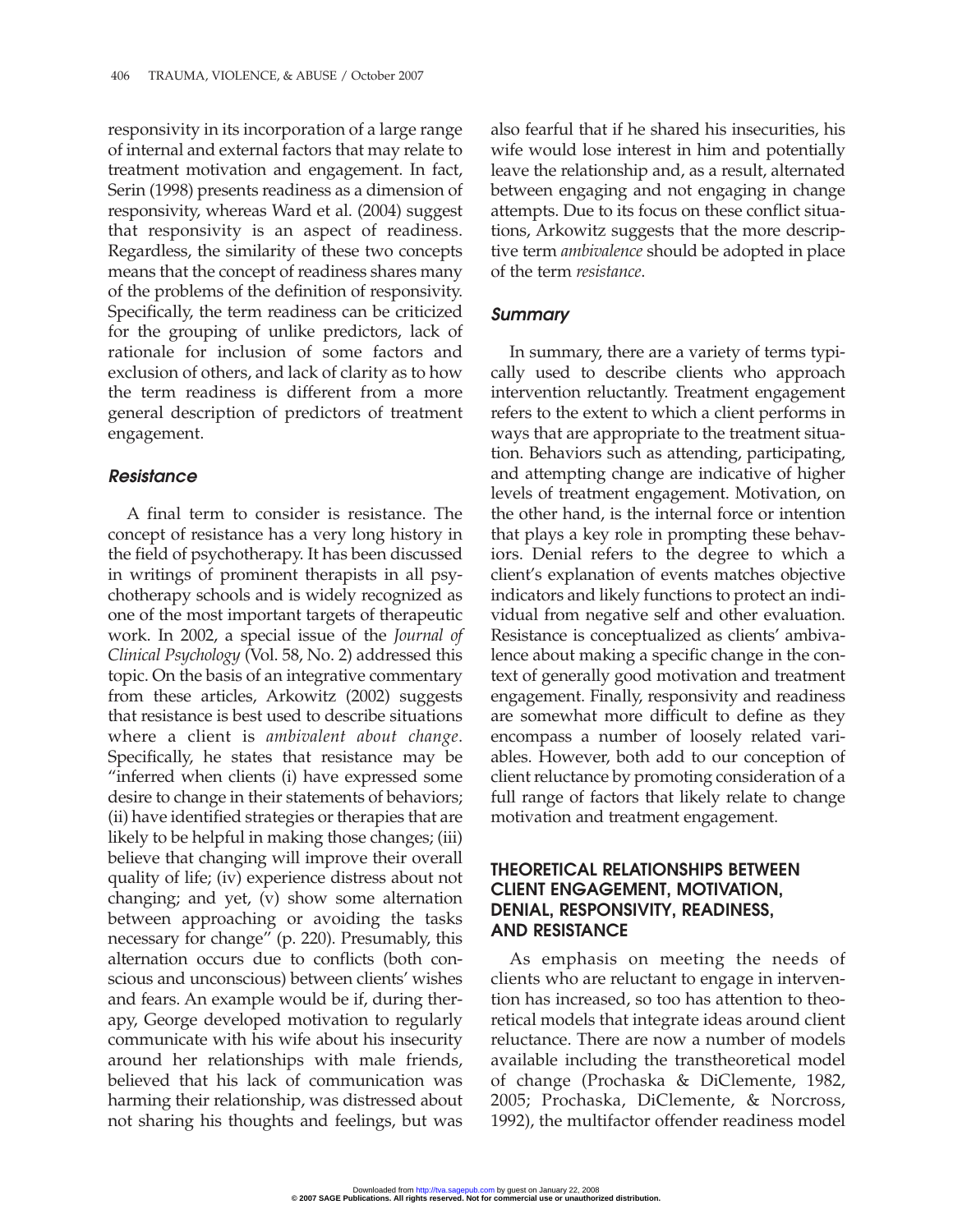

Abbreviations: PR = Problem Recognition; LS = Level of Suffering; EP = External Pressure;  $CT =$  perceived Costs of Treatment;  $ST =$  perceived Suitability of Treatment;  $OE =$  Outcome Expectancy; MET = Motivation to Engage in Treatment; TE = Treatment Engagement

**FIGURE 1:** Integral Conception of Treatment Motivation and Related Concepts SOURCE: Drieschner, Lammers, and van der Staak (2004).

or MORM (Ward et al., 2004), and the integral conception of treatment motivation (Drieschner et al., 2004). Among these, we have chosen to review the integral conception of treatment motivation as one of the most helpful for understanding and guiding research on client reluctance. Drieschner et al.'s (2004) model, as shown in Figure 1, proposes that treatment engagement is predicted by client motivation, which in turn is predicted by a large number of potential determinants of change. Internal determinants are defined as dynamic factors (i.e., able to be changed) through which more stable internal and external factors affect motivation. Included in Drieschner and colleagues' list of internal determinants is denial and many of the factors encompassed by responsivity and readiness. Other factors that influence change, called remote factors, include all other client, therapist, and intervention characteristics that might affect outcome but that are not easily changed (e.g., client learning style). These factors are expected to influence clients' motivation and engagement either directly or through their effect on internal determinants of change.

The strength of Drieschner et al.'s (2004) model is its clear separation of forms of reluctance and its specification of dynamic cognitive factors that are useful targets for clinicians wishing to improve engagement. This model also has the strength of distinguishing between the effect of motivation and engagement and the treatment program itself on outcome. In other words, this model allows for the possibility that an offender is fully motivated and engaged in treatment but that the treatment program is ineffective. A weaker point in the model is the lack of explicit focus on the interaction on internal and remote determinants of change. As emphasized in models of responsivity and readiness, there is a dynamic interplay between intervention programs, therapists, and clients, and the nature of these interactions significantly affects internal determinants of change. A second criticism derives from the lack of empirical evidence that change in internal determinants *precedes* motivation, which *precedes* engagement. It is possible that engagement itself causes important changes in internal determinants, resulting in a process that is far more iterative than Drieschner and colleagues' model suggests. Nevertheless, their model has added significantly to the literature and provides a solid framework for additional research in this area.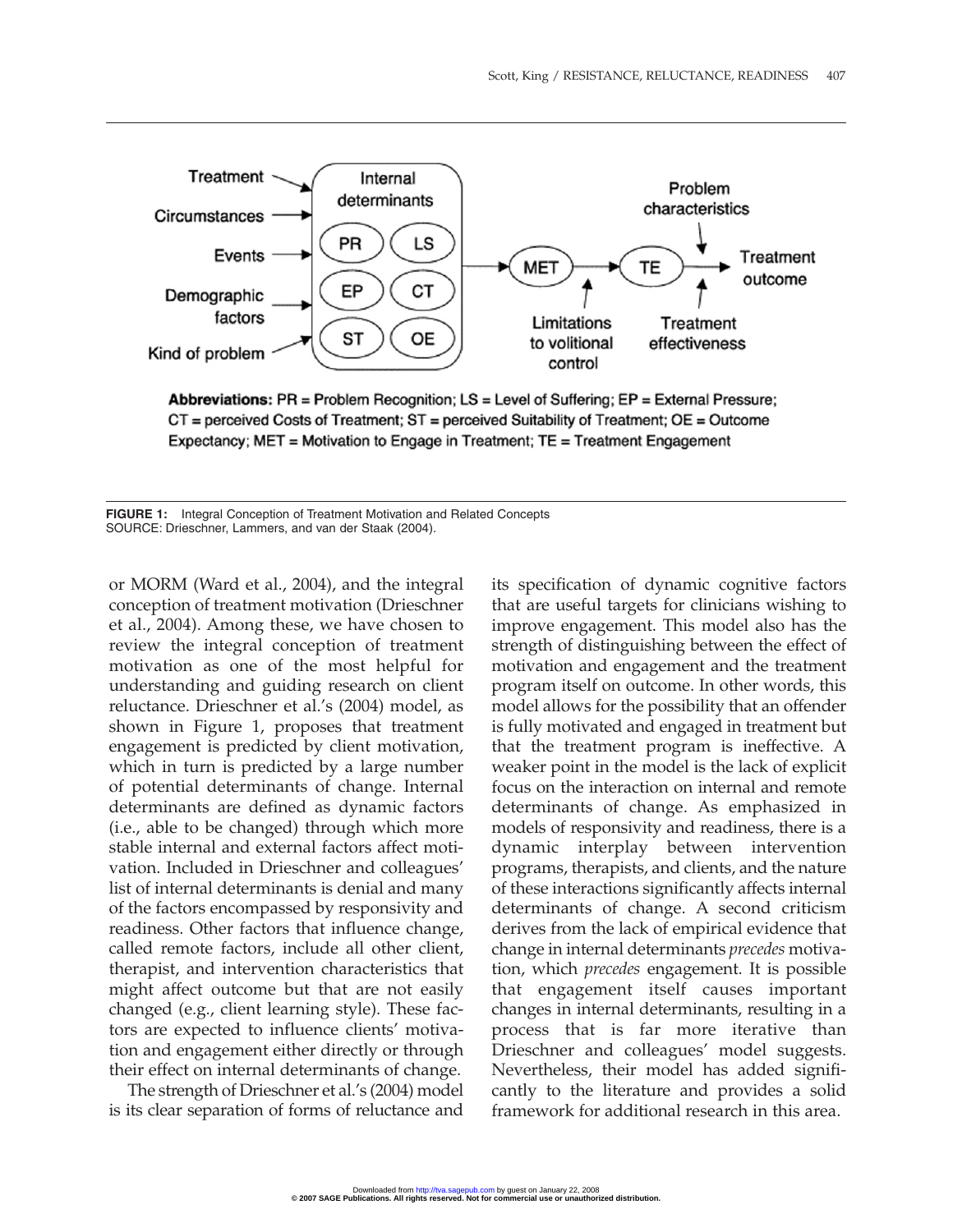# **RESEARCH ON MOTIVATION, ENGAGEMENT, DENIAL, AMBIVALENCE, RESPONSIVITY, AND READINESS AMONG PERPETRATORS OF ABUSE AGAINST WOMEN AND CHILDREN**

The following section reviews literature on the relationship between motivation, engagement, denial, ambivalence, and behavior change. Studies were found by scanning the PsycINFO database for the terms *denial*, *engagement*, *ambivalence*, *responsivity*, *readiness*, and *motivation* and through follow-up of all leads contained in published articles. Focus was placed on studies of individuals who have abused their children or their intimate partners or who have had sexually abused children.

# **Treatment Engagement**

For many offender treatment programs, ensuring basic treatment engagement (i.e., program attendance) remains a major challenge. For example, a review of the literature on attrition from batterer intervention programs found that dropout rates often vary between 50% and 70% (Daly & Pelowski, 2000). These high dropout rates remain even when men are mandated to intervention. Studies of treatment programs for sexual offenders against children and parents who have maltreated their children show similarly high rates of dropout (Chaffin et al., 2004; Moore, Bergman, & Knox, 1999). Consistent with the theorized relationship between treatment engagement and positive outcomes, studies have shown that clients who drop out of treatment are at greater risk for subsequent violence and recidivism (e.g., Dutton, Bodnarchuk, Kropp, Hart, & Ogloff, 1997; Hanson & Bussiere, 1998; Seto & Barbaree, 1999). For example, Gondolf (2002) found that batterers who dropped out of intervention were considerably more likely to reassault their partners than nondropouts (40% vs. 28%). Similarly, a large-scale study of sexual offender treatment found that rates of reoffense were higher among men who dropped out of treatment than among men who completed at least a year of treatment (Marques, Wiederanders, Day, Nelson, & van Ommeren, 2005). Although

debate continues as to whether dropout itself is key to predicting reoffending, or whether both dropping out and reoffending are both predicted by a more important third variable (e.g., level of psychopathology), lack of treatment engagement is, at the very least, a good marker for the likelihood of recidivism.

Going beyond basic attendance, studies have begun to examine the implications of levels of engagement on rates of subsequent violence and abuse. Several studies have now documented that a variety of indicators of group engagement, such as homework compliance, active participation, self-disclosure, and help seeking, is associated with lower subsequent relationship violence and/or criminal recidivism among batterers (Taft, Murphy, Elliott, & Morrel, 2001; Taft, Murphy, King, Musser, & DeDeyn, 2003). Similarly, in studies of sexual offenders, higher degrees of emotional expression in group intervention sessions predict greater improvements in treatment targets (Beech & Hamilton-Giachritsis, 2005). Results are not, however, consistent across all studies (see Seto & Barbaree, 1999, for contrasting findings) and there is an absence of empirical work on the importance of engagement in predicting outcomes among child-abusing parents.

# **Treatment Motivation**

To date, few studies have examined the influence of the motivation of abusive and violent individuals' either to attend treatment or to change their behavior. There are likely very good reasons for this. As reviewed, motivation is best conceptualized as an internal force, or intention, to change. As such, the most obvious method to assess motivation is self-report. Among perpetrators of violence and abuse, self-report is likely to be biased by the social stigma attached to violence perpetration and the judicial context in which most research is done. It is, for example, somewhat unlikely that a father who has been charged with assaulting his children will report that he does not intend to change his behavior in the future or that he intends to avoid going to intervention, even on an anonymous survey. It is perhaps for these reasons that studies of motivation often use a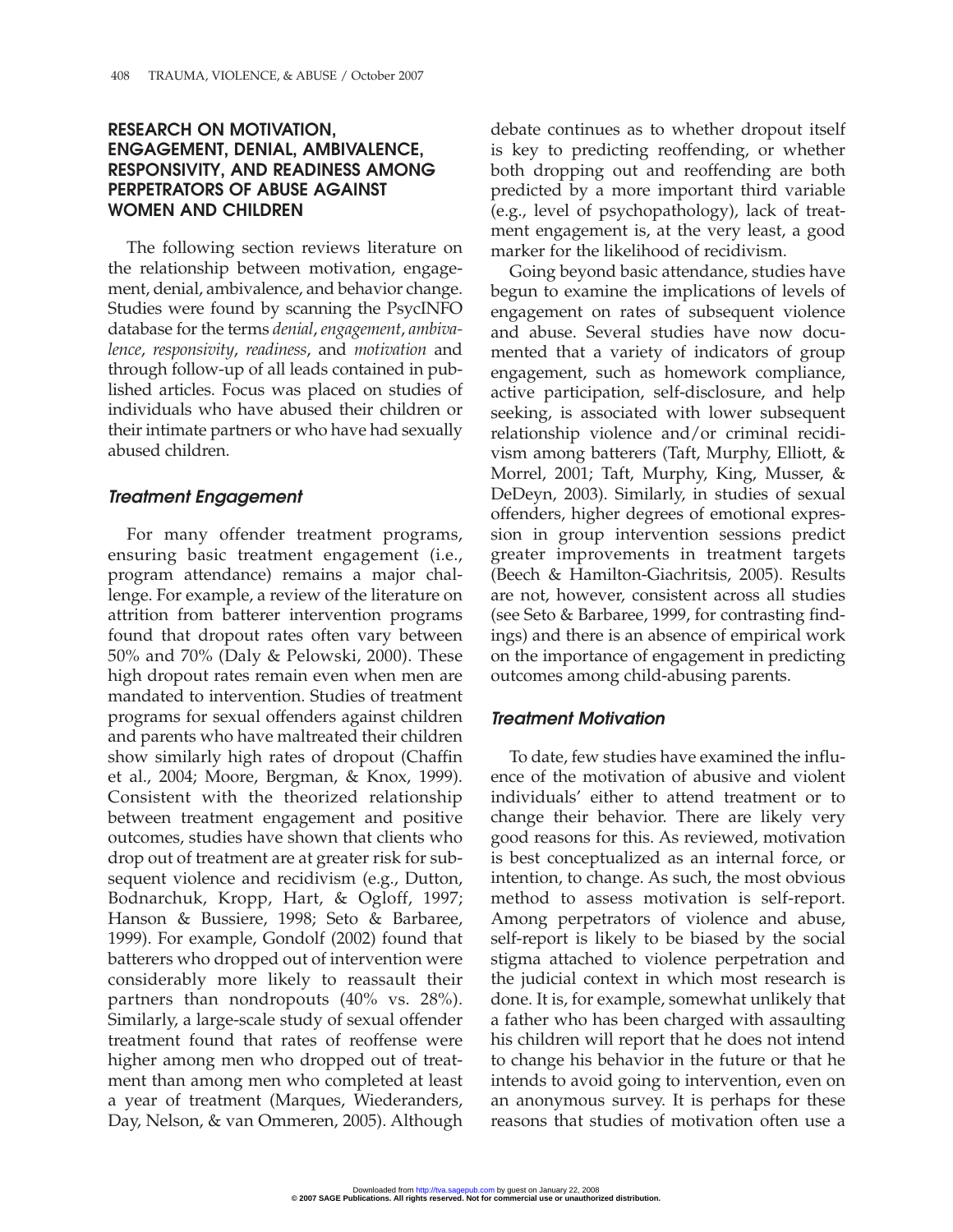confusing combination of indicators more accurately labeled as treatment engagement and/or denial. An exception is a recent study by Littell and Girvin (2005). These researchers examined the association of problem recognition and motivation (i.e., intention to change) on treatment outcomes for 353 primary caregivers referred to child protective services. Results of this study found that client-reported intention to change at the beginning of treatment was a significant predictor of improvements in housing, children's school problems, caregivers' social network, and positive life events 16 weeks later. Furthermore, higher intention scores at Time 1 predicted reductions in the likelihood of substantiated reports of childhood maltreatment 1 year later.

Research on therapeutic alliance also taps into client motivation, in its focus on correspondence between the client and therapist on therapy tasks and goals (i.e., is there agreement on the intentional tasks of therapy?). Therapeutic alliance shows a particularly strong relationship to outcomes (Horvath & Symonds, 1991). For example, studies with partner-violent men and with sex offenders have indicated that the working alliance is predictive of treatment completion (e.g., Brown, O'Leary, & Feldblau, 1997; Cadsky, Hanson, Crawford, & Lalonde, 1996; Rondeau, Brodeur, Brochu, & Lemire, 2001) and treatment outcome (e.g., Brown & O'Leary, 2000; Taft et al., 2003). These results provide strong preliminary support for the importance of change intentions to outcome among offender populations; however, considerably more research needs to be done both on measurement and on relation of motivation to outcomes to draw conclusions.

# **Denial**

Denial of problem behaviors is common among perpetrators of violence against women and children (Gelles, 2000; Pence & Paymar, 1993) as well as in populations of offenders, more generally (Serin & Kennedy, 1997). There is some research to suggest that denial has a strong inverse relationship to treatment progress with sex offenders (Levenson & Macgowan, 2004) and, conversely, that admission of guilt and

accepting personal responsibility are associated with positive treatment outcomes (Barrett, Wilson, & Long, 2003). Batterers who deny abusing their partners or who perceive no need for treatment tend to drop out of treatment at higher rates than other men (Cadsky et al., 1996). Moreover, several studies have found that men in the transtheoretical model's precontemplation stage of change (which includes denial in its definition) show little positive change over the course of treatment (e.g., Levesque, Gelles, & Velicer, 2000; Scott & Wolfe, 2003). Finally, Littell and Girvin (2005) report that poor problem recognition predicted subsequent reports of child maltreatment.

Despite these findings, results linking denial to positive outcome are not consistent either within or across studies. For example, although problem recognition in Littell and Girvin's (2005) study was related to later *reports* of maltreatment, it showed no relation to subsequent rates of abuse *substantiation*. Henning and Holdford (2006) found that, in a large sample of men arrested for assaulting their intimate partner, denial of the offense was unrelated to police-reported violence 12 to 50 months later, but clinician rating of men's minimization was related. In a meta-analysis of studies on reassault among sexual offenders, Hanson and Bussiere (1998) found that denial was unrelated to sexual recidivism but was weakly correlated with general recidivism. Substantial methodological variability in defining and measuring denial likely contributes to these divergent results (Lund, 2000; Schneider & Wright, 2004). Another possible explanation for these discrepant findings is that denial may be related to motivation and may predict treatment engagement, but it may have less of a role in predicting change over time, which is affected by a variety of factors external to intervention programs (Drieschner et al., 2004). Additional studies, with improved measures of denial and larger samples, are needed to clarify these relationships.

#### **Resistance/Ambivalence**

Ambivalence toward change has been directly studied with reference to a variety of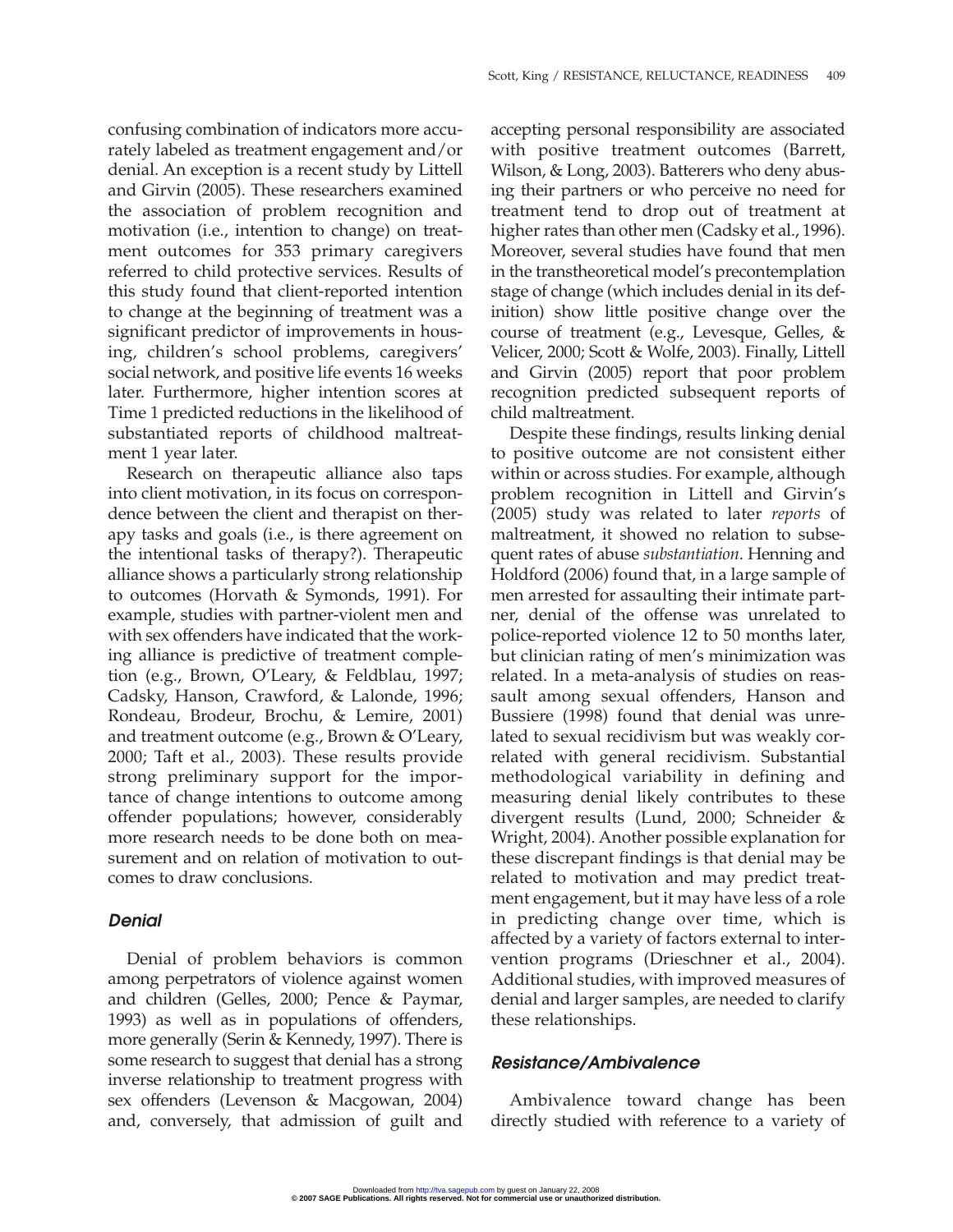health-related behaviors such as smoking cessation, alcohol and drug use, and engagement in exercise. Overall, results from these studies suggest that progress toward change is related to increases in perceived benefits and decreases in the perceived costs of change (Prochaska et al., 1994). A limited number of studies have explored pros and cons of change among perpetrators of abuse. These studies have found that batterers who deny or are unwilling to disclose problem behaviors recognize few pros and more cons of change than batterers who indicate that they are motivated to change (Levesque et al., 2000; Rondeau, Lindsay, Brochu, & Brodeur, 2006). The association between level of ambivalence and violence recidivism has been examined in only one study to date, with nonsignificant results (Rondeau et al., 2006).

Although there has been relatively little research on the relationship between ambivalence and offending behavior, there is a rapidly growing literature on therapeutic strategies that are most and least helpful for moving clients beyond ambivalence and toward change. Historically, therapists and therapy models have placed considerable emphasis on the need to immediately and directly confront client problem behaviors. These confrontation tactics were seen as essential to avoid therapist collusion with clients' abusive behavior, to push offenders into a position in which they would assume personal responsibility for their personal behavior and accept help from the therapist (Kear-Colwell & Pollock, 1997; Pence & Paymar, 1993). In contrast to these theoretical models and practices, recent studies have demonstrated that overly aggressive and confrontational tactics reduce the effectiveness of treatment and contribute to a lack of engagement of offenders (Drapeau, 2005; Marshall et al., 2003). For example, Marshall and his colleagues (2003) reported that use of a confrontational style was negatively related to improvements among sexual offenders enrolled in treatment. The use of hostile and critical therapist behaviors with domestic abuse perpetrators has also been criticized (C. M. Murphy & Baxter, 1997). Instead, researchers and clinicians have shifted toward a focus on strategies that increase client readiness and engagement in

therapy. Example works include McMurran's (2002) strategies for increasing client motivation for offenders, the implementation of pregroup motivational sessions for batterer clients (Musser, Semiatin, Taft, & Murphy, in press), and the identification of therapist behaviors and therapeutic skills that can best promote therapeutic benefits in sex offenders (Marshall & Serran, 2004; Marshall et al., 2002). Excellent recommendations are also available in Miller and Rollnick's (2002) text on motivational interviewing and from the motivational interviewing Web site (http://www.motivationalinterview.org/).

# **Summary**

In summary, there is a growing body of research on the importance of a variety of aspects of client reluctance to intervention outcome. Among the factors reviewed, strongest support is available for the relationship of treatment engagement to subsequent reductions in abuse perpetration. The limited number of studies available to date precludes any conclusions about motivation and ambivalence; however, there is enough preliminary support to recommend that additional studies be conducted. Denial appears to be a good predictor of treatment engagement, but the strength of its relationship to improved outcomes remains unclear. Lack of consistent conceptual and operational definitions is a key concern for attempting to integrate results across studies.

# **MEASUREMENT OF KEY CONSTRUCTS IN RESEARCH ON TREATMENT RELUCTANCE**

For researchers and program evaluators to examine the importance of different aspects of client reluctance, reliable, valid, and conceptually clear measurement instruments are needed. In the final section of this article, we describe published measures of treatment reluctance. We note, at the onset, that there is a dearth of psychometrically strong and conceptually clear measures available. Measures are summarized in Table 2, and we have posted copies of all noncopyrighted assessments at the following address: http://fcis.oise.utoronto .ca/~scottlab/. Scales are loosely grouped into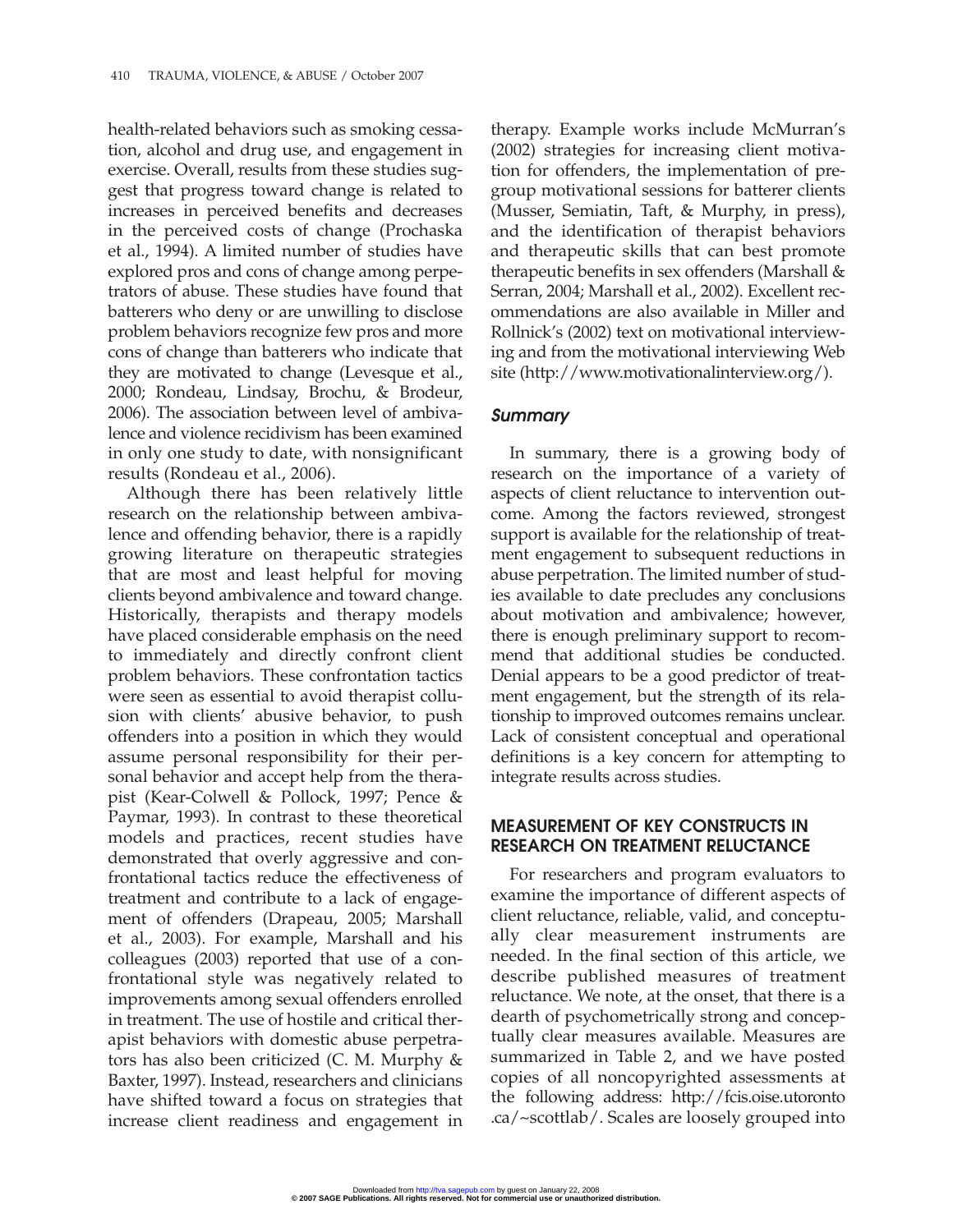general assessments of engagement and denial, followed by population-specific measures.

*Group engagement measure (GEM)*. The GEM is a 37-item counselor report measure of treatment engagement. Seven forms of engagement are represented: attendance (e.g., "the member does not hurry to leave at the end of session"), contribution (e.g., "the member contributes his or her share of talk time"), relating to worker positively (e.g., "the member interferes with or contradicts work that the worker is doing with other members in destructive ways"—reversed), relating with group members (e.g. "the member shows enthusiasm for conversations with at least one other member"), contracting (e.g., "the member expresses continual disapproval about the meeting times"), working on own problems (e.g., "the member makes an effort to achieve his or her particular goals"), and working on other members' problems (e.g. "the member challenges others constructively in their efforts to sort out their problems"). Although originally designed as a counselor-report measure, the GEM has been adopted for use as a self-report instrument (Levenson & Macgowan, 2004).

*Homework Compliance Scale*. Another useful indicator of engagement is clients' compliance with homework assignments. In a recent review of literature on homework compliance, Kazantzis, Deane, and Ronan (2004) found that this construct is most often assessed with a single homework quantity item rated on a scale of 0 (*the patient did not attempt the assigned homework*) to 6 (*the patient did more of the assigned homework than was requested*). Although efficient, Kazantzis and colleagues (2004) point out that using a single item does not allow for assessment of quality of homework compliance or for an understanding of why homework was or was not completed. They propose a 12-item Homework Compliance Scale client self-report measure to replace the single-item assessment. This scale assesses factors that influence compliance at the client (e.g., "How much did you enjoy the assignment?"), therapist (e.g., "How specific were the guidelines for how to do the assignment?"), and task (e.g., "How difficult was the assignment?") levels, as well as overall quality and quantity of homework completed.

*Therapeutic alliance*. A variety of instruments is available to assess therapeutic alliance including the California Psychotherapy Alliance Scales (Marmar, Weiss, & Gaston, 1989), the Penn Helping Alliance Rating Scale (Luborsky, Crits-Cristoph, Alexander, Margolis, & Cohen, 1983), the Vanderbilt Therapeutic Alliance Scale (Hartley & Strupp, 1983), the Combined Alliance Short Form (Hatcher & Barends, 1996), and the Working Alliance Inventory (Horvath & Greenberg, 1986). These measures share a common conceptualization of therapeutic alliance and studies have shown them to be strongly intercorrelated. Although all of the above measures have adequate reliability, we have chosen to present more in-depth information on the Working Alliance Inventory (WAI) because it is very commonly used and can be administered in a variety of formats. The original version of the WAI is a 36-item client-report measure of the perceived correspondence on therapy tasks (e.g., "My therapist and I agree about the things I will need to do in therapy to help improve my situation"), goals (e.g., "My therapist does not understand what I am trying to accomplish in therapy"), and the bond between the client and therapist (e.g., "I believe my therapist likes me") (Horvath & Greenberg, 1986). Short-form versions of the WAI have also been developed for both client and therapist use (Tracey & Kokotovic, 1989). Long and short versions are highly correlated (Busseri & Tyler, 2003; Tracey & Kokotovic, 1989). Finally, two observer forms of the WAI are available, one that corresponds with the long version and the other with the short form (Tichenor & Hill, 1989). Items for all forms of the WAI are available from cited articles.

*Stage-of-change measures*. There are a number of assessment measures based on the transtheoretical model of change. The most general measure is the University of Rhode Island Change Assessment Scale (URICA; McConnaughy, DiClemente, Prochaska, & Velicer, 1989). The eight precontemplation items on this scale mostly assess client denial in a treatment context (e.g., "Being here is pretty much a waste of time for me because the problem doesn't have to do with me," "As far as I am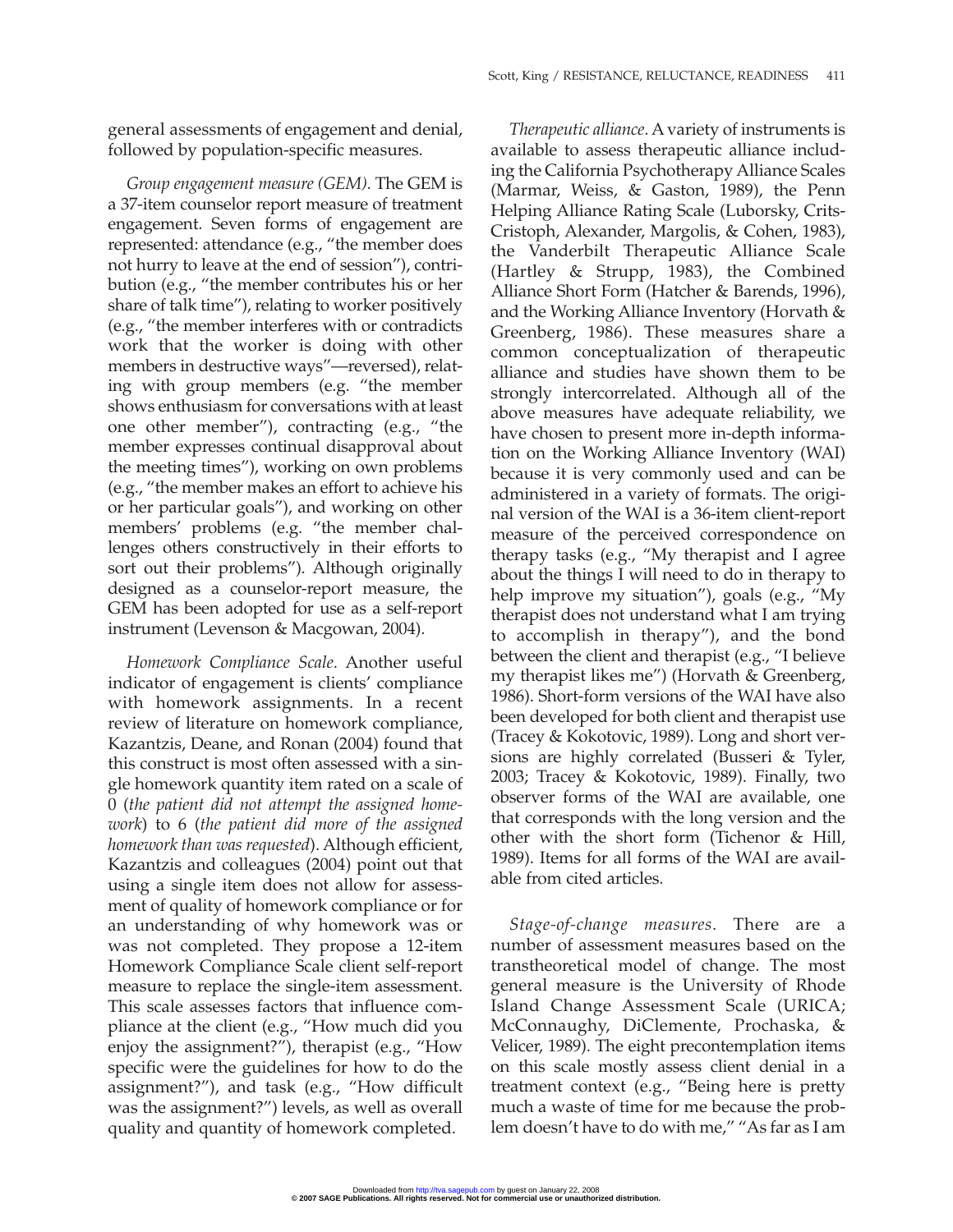| Scale                                                                      | Characteristic                                                                                                                                                                        | <b>Target Group</b>                                                                                             | Reliability/Validity                                                                                                                                                         | Availability                                                                                                                                                      |
|----------------------------------------------------------------------------|---------------------------------------------------------------------------------------------------------------------------------------------------------------------------------------|-----------------------------------------------------------------------------------------------------------------|------------------------------------------------------------------------------------------------------------------------------------------------------------------------------|-------------------------------------------------------------------------------------------------------------------------------------------------------------------|
| Group Engagement<br>Measure (GEM)                                          | Original GEM 37-item<br>observer report of seven<br>dimensions of engage-<br>ment                                                                                                     | Group therapy                                                                                                   | Showed construct validity<br>and criterion validity                                                                                                                          | Items publicly available<br>from Macgowan &<br>Newman (2005)                                                                                                      |
| Homework<br>Compliance Scale                                               | 12-item self-report scale<br>measuring homework<br>quality and quantity and<br>assessing factors related<br>to compliance                                                             | Any client's<br>assigned<br>homework                                                                            | Psychometric properties not<br>yet established but theo-<br>retically superior to more<br>commonly used single-<br>item assessments                                          | Items publicly available<br>from Kazantzis,<br>Deane, & Ronan<br>(2004)                                                                                           |
| <b>Working Alliance</b><br>Inventory (WAI)                                 | 36-item long and 12-item<br>short versions for client,<br>therapist, and observer                                                                                                     | Generally applicable                                                                                            | Strong psychometric prop-<br>erties; results support the<br>interchangeability of short<br>and long WAI scales                                                               | Items for all versions<br>publicly available from<br>Horvath & Greenberg<br>(1986), Tracey &<br>Kokotovic (1989), and<br>Tichenor & Hill (1989)                   |
| University of Rhode<br><b>Island Change</b><br>Assessment<br>Scale (URICA) | 24-item self-report measure<br>of four stages of change,<br>useful for assessing<br>denial/willingness to dis-<br>close, motivation, out-<br>come expectancy, and<br>change behaviors | Generally applicable                                                                                            | Items have good internal<br>consistency, although<br>there is debate about the<br>underlying factor structure<br>of this and other stage-of-<br>change measures              | Items publicly available<br>from McConnaughy,<br>DiClemente,<br>Prochaska, & Velicer<br>(1989)                                                                    |
| <b>URICA-Domestic</b><br>Violence (URICA-<br>DV); URICA-DV2                | 20-item self-report; pro-<br>vides four subscales<br>(precontemplation, con-<br>templation, action, main-<br>tenance), as well as a<br>Readiness to Change<br>Index                   | Adult male batterers                                                                                            | Acceptable internal consis-<br>tency; cluster analysis<br>has suggested both<br>three- and seven-factor<br><b>URICA-DV</b> cluster<br>solutions                              | Items for the URICA-DV<br>publicly available from<br>Levesque, Gelles, &<br>Velicer (2000); URICA-<br>DV2 items available for<br>purchase at<br>www.prochange.com |
| Safe at Home<br>Instrument                                                 | 35-item self-report; items<br>useful for measuring moti-<br>vation and engagement in<br>change behaviors                                                                              | Adult male batterers                                                                                            | Exploratory and confirma-<br>tory factor analyses for<br>three-factor structure                                                                                              | Items publicly available<br>in Begun et al. (2003)                                                                                                                |
| <b>Attitudes Towards</b><br>Correctional<br>Treatment (ACT)<br>Scale       | 33-item offender report pro-<br>duces a total motivation<br>score, in addition to five<br>subscale categories                                                                         | Adult criminal<br>offenders                                                                                     | Data indicate satisfactory<br>internal consistency sta-<br>tistics and test-retest<br>coefficients                                                                           | Items publicly available<br>from Baxter, Marion,<br>& Goguen (1995)                                                                                               |
| <b>Facets of Sexual</b><br><b>Offender Denial</b><br>(FoSOD)               | 58-item self-report pro-<br>duces six subscales                                                                                                                                       | Adult sex offenders                                                                                             | Subscales reliable and valid;<br>strong internal reliability;<br>evidence for construct, con-<br>vergent, and discriminant<br>validity                                       | Items available for<br>purchase from<br>www.capestrategies<br>.com                                                                                                |
| <b>Multiphasic Sex</b><br>Inventory II                                     | 560-item true/false self-<br>report measure of a<br>broad range of character-<br>istics of sexual offenders,<br>including subscales of<br>denial and attitudes<br>towards treatment   | Adult males<br>suspected of<br>sexual deviance:<br>alternate forms<br>for female and<br>adolescent<br>offenders | Good internal consistency<br>for denial and attitudes<br>towards treatment sub-<br>scales; but items are not<br>designed to be examined<br>independent of overall<br>battery | Items available for<br>purchase from<br>Nichols and Molinder<br>Assessments, Inc.                                                                                 |
| <b>Sexual Violence</b><br>Risk-20                                          | 20 assessor-rated items;<br>2 of 20 items tap offender<br>minimization and denial,<br>and another taps nega-<br>tive attitudes towards<br>intervention                                | Adult male sexual<br>offenders                                                                                  | Reluctance items not exam-<br>ined separately; overall<br>scale shows good reliabil-<br>ity and validity                                                                     | Items available for<br>purchase from<br>Psychological<br>Assessment<br>Resources, Inc.                                                                            |
| Sex Offender<br><b>Treatment Needs</b><br>and Progress<br>Scale            | 22 assessor-rated items;<br>5 items measure aspects<br>of offender denial, moti-<br>vation, and engagement                                                                            | Adult male sexual<br>offenders                                                                                  | Currently considered an<br>experimental measure;<br>reliability and validity data<br>still being collected                                                                   | Items available from the<br>authors at<br>http://www.nicic.org/<br>Library/Default.aspx?<br>Library=019462                                                        |
| Juvenile Sex<br>Offender<br>Assessment<br>Protocol-II                      | 28 assessor-rated items;<br>one item assesses<br>motivation and one<br>assesses denial                                                                                                | Male sexual offend-<br>ers between the<br>ages of 12<br>and 18                                                  | Reluctance items not exam-<br>ined separately; overall<br>scale shows good prelimi-<br>nary reliability and validity                                                         | Items available from the<br>authors at<br>http://www.nicic.org/<br>Library/Default.aspx?<br>Library=016747                                                        |

| TABLE 2: | <b>Measures That Capture Components of Treatment Motivation and Related Concepts</b> |  |  |  |
|----------|--------------------------------------------------------------------------------------|--|--|--|
|----------|--------------------------------------------------------------------------------------|--|--|--|

**© 2007 SAGE Publications. All rights reserved. Not for commercial use or unauthorized distribution.** Downloaded from<http://tva.sagepub.com>by guest on January 22, 2008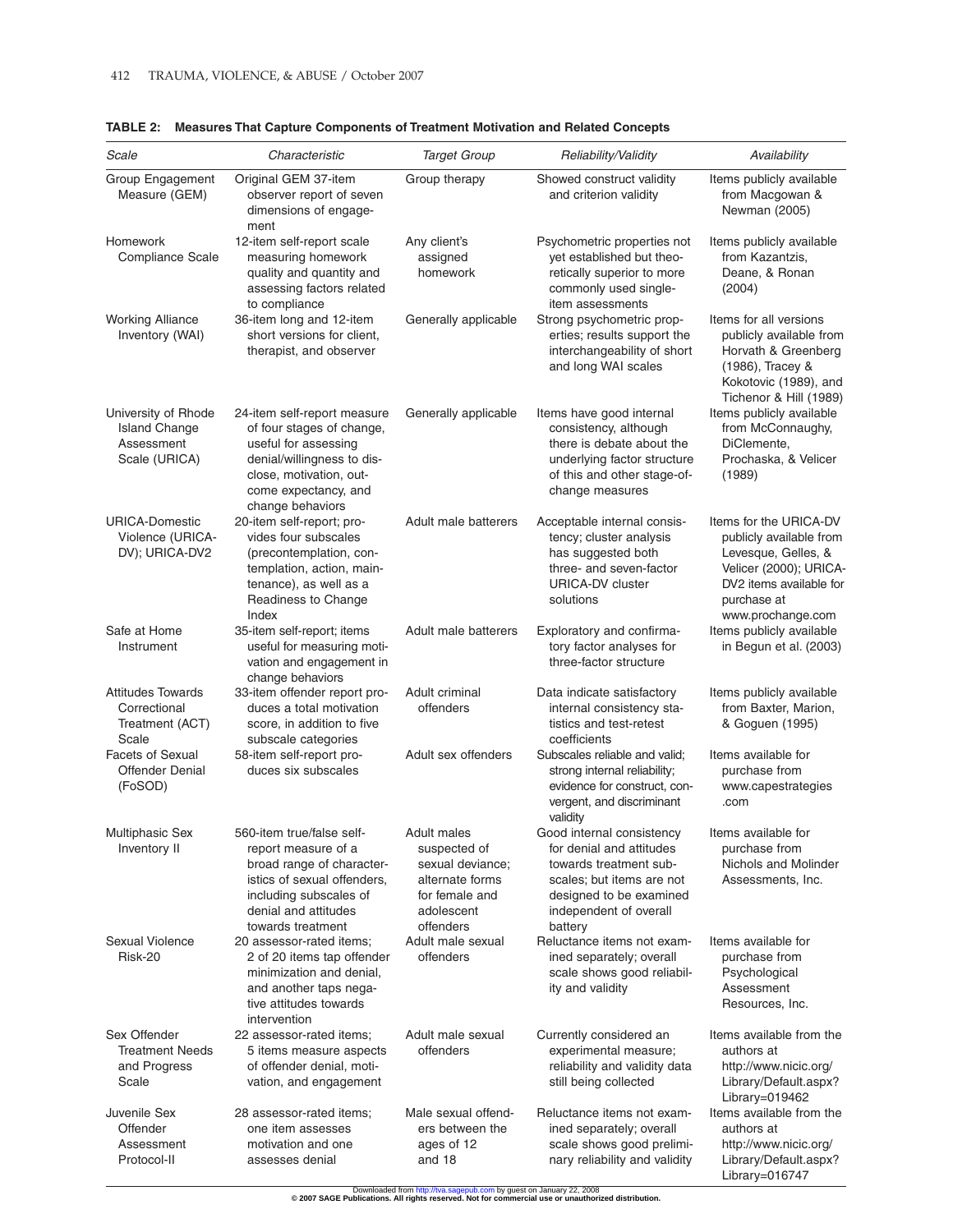concerned, I don't have any problems that need changing"). Eight contemplation items assess a combination of motivation (e.g., "I've been thinking that I might want to change something about myself") and outcome expectancies (e.g., "Maybe this place will be able to help me"). Finally, the eight action items assess engagement in change behaviors. Items from the URICA are available in McConnaughy et al. (1989). The URICA has been used in studies of batterers (Scott & Wolfe, 2003) and maltreating parents (Littell & Girvin, 2005) with some minimal modifications.

Criticisms that the URICA is nonspecific in its identification of the problem to be changed have led to the development of populationspecific measures. The University of Rhode Island Change Assessment Scale–Domestic Violence (URICA-DV) and its updated version, the URICA-DV2, are designed to assess batterers' reluctance to change their violence. Similar to the URICA, items from precontemplation, contemplation, and action subscales each tap different aspects of reluctance. The Safe at Home is another stage-of-change instrument developed specifically for use among batterers. Items on the precontemplation subscale of this measure assess a variety of aspects of client reluctance, including denial (e.g., "It's no big deal if I lose my temper from time to time"), partner blaming (e.g., "It's her fault that I act this way when we disagree"), and motivation to attend intervention (e.g., "I'll come to groups but I won't talk"). Items on the contemplation scale assess client motivation to change ways of dealing with anger and conflict, and items on the preparation/action subscale assess clients' use of a variety of change strategies. Safe at Home items are published in Begun et al. (2003).

*Attitudes Towards Correctional Treatment (ACT) Scale*. Another scale that researchers and clinicians might consider is the ACT Scale (Baxter & Tweedale, 1995). This 33-item self-report scale provides assessment across a variety of domains of client reluctance, some of which are more theoretically clear than others. Specifically, the eight items of the optimism/pessimism about treatment outcome scale provide a decent assessment of outcome expectancy, and the five

items on the perceptions of staff subscale assess the aspect of therapeutic alliance relating the bond with the therapist. Items on the scales labeled motivation and perceived need for treatment appear to assess a combination of outcome expectancy and motivation. Finally, items on the last two subscales assess clients' comfort with sharing personal information. Items for the ACT Scale are available from Baxter, Marion, and Goguen (1995).

*Facets of Sexual Offender Denial (FoSOD)*. The FoSOD is a 66-item self-report measure of six facets of pedophile denial: refutation of sexual offense, denial of extent, denial of intent, assertion of victim desire, denial of planning, and denial of relapse potential. From a theoretical standpoint, the FoSOD is perhaps the most comprehensive measure yet developed to assess denial. Identified subscales are reliable and valid, with evidence of both convergent and discriminant validity (Schneider & Wright, 2001). The FoSOD is commercially available at http://www.capestrategies.com/pro.html. It is recommended as an assessment of denial among sex offenders and as a model for researchers developing denial measures for use with other populations.

*Multiphasic Sex Inventory II (MSI-II)*. The MSI-II (Nichols & Molinder, 1996) is a 560-item true/false standardized self-report measure of a broad range of characteristics of sexual offenders. This measure differs from ones discussed previously in that assessment of reluctance is only one small component of the overall assessment instrument. Internal consistency of the two subscales on reluctance varies with much stronger reliability of the denial subscale ( $\alpha$  = .82) than the attitudes towards treatment subscale  $(\alpha = .56)$ . Research on other aspects of reliability and validity has concentrated on composite scores or on the scale as a whole rather than on individual subscales.

*Sexual offender risk assessment ratings*. There is a variety of instruments designed to aid in reviewing risk factors and in monitoring the progress of sexual offenders. On these instruments, assessors are instructed to use a variety of data sources (e.g., file review, interview, collateral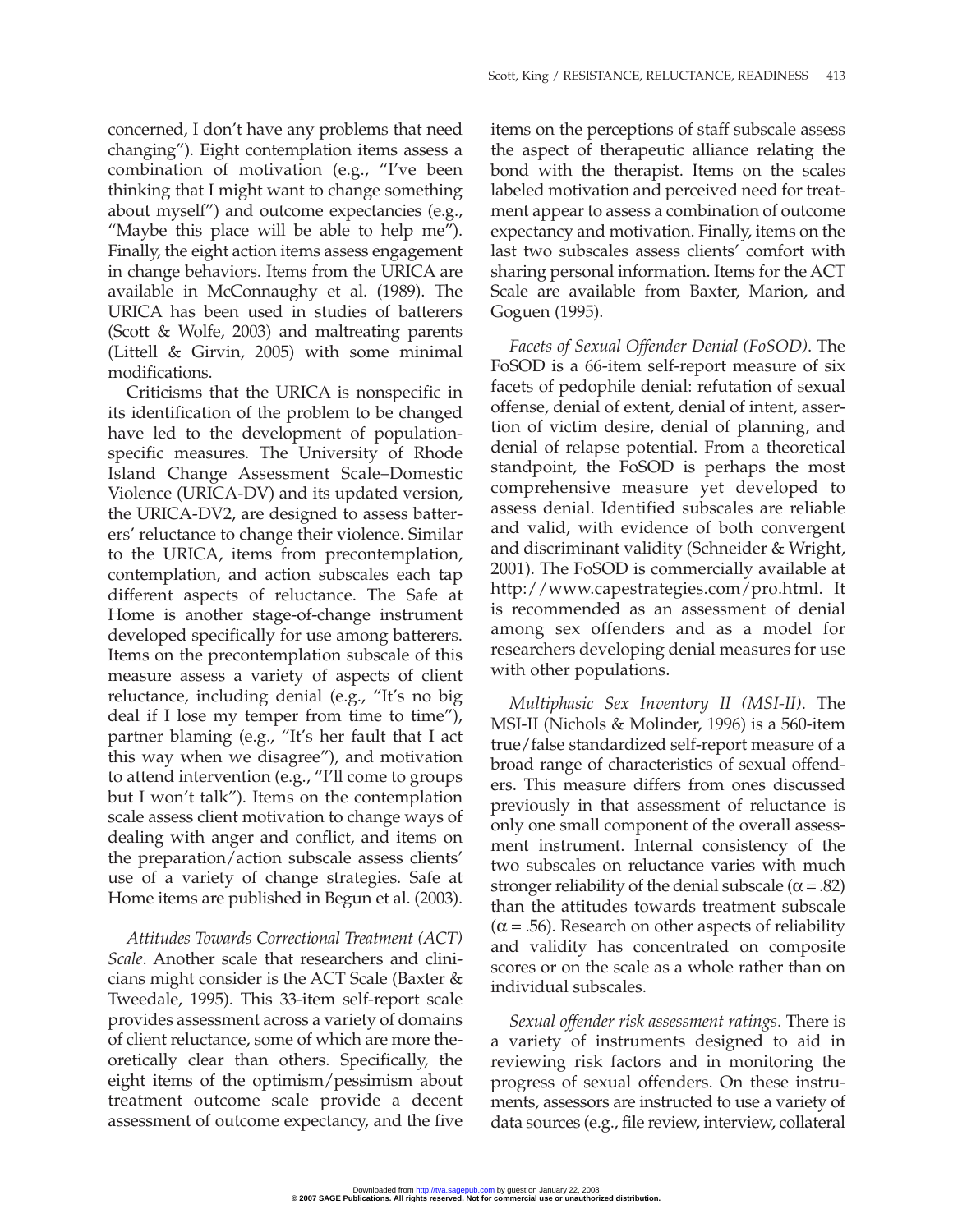reports) to make judgments about offenders' risk or needs across a range of items. Items are usually scored on a 3- or 4-point scale ranging from *no or minimal presence of the risk factor or need* to *clear presence of the risk factor or need*. Recently, items tapping offender reluctance have been included on these instruments. For example, the Sexual Violence Risk–20 measure includes one item on offender minimization and denial and another on negative attitudes toward intervention (Boer, Hart, Kropp, & Webster, 1997). On the Sex Offender Treatment Needs and Progress Scale (McGrath & Cumming, 2003), 5 of the 22 items tap aspects of offender reluctance: admission of offense behavior, acceptance of responsibility and items on offender, stage of change, cooperation with treatment, and cooperation with community supervision. Finally, the 28 item Juvenile Sex Offender Assessment Protocol-II (J-SOAP-II; Prentky & Righthand, 2003) includes items on acceptance of responsibility and internal motivation to change. The reliability and validity of reluctance items on these scales have not been examined individually, although the psychometric properties of the scales overall tend to be good.

#### **CONCLUSION**

Recent years have seen increased attention to reluctant client presentation as a potential predictor of the efficacy of interventions with individuals who have been violent and abusive in their families. In an attempt to promote

additional research in this area, this article reviewed aspects of client reluctance and provided clear definitions for the terms *engagement*, *motivation*, *denial*, *resistance*, *readiness*, and *responsivity*. Review of research in each of these areas provided strong support for the importance of treatment engagement and preliminary support for the importance of client motivation. Mixed evidence was garnered for the influence of problem denial. Responsivity and readiness were both identified as broad labels encompassing a range of client, therapist, intervention, and setting characteristics that are likely to influence outcome. Further research is needed in all of these areas, with attention to potential differences in reluctance among different types of offender populations.

Overall, results of this review suggest that we are making good progress in better understanding and assessing the needs of reluctant clients. However, given the focus placed on denial and engagement in many court-based intervention programs, more research is urgently needed. Such research has significant potential to alter intervention. For example, evidence of the importance of engagement, alliance, and the avoidance of harsh confrontations has already started to change practice in the treatment of alcohol and drug problems and is affecting interventions for sexual offenders against children. Similar improvements are likely in the treatment of batterers, sexual offenders, and abusive parents as research in this area becomes more sophisticated.

#### **IMPLICATIONS FOR PRACTICE, POLICY, AND RESEARCH**

- Given support for the relationship between engagement and outcome, intervention programs should increase efforts to engage reluctant clients.
- Additional research is urgently needed on the importance of client denial given the current

disconnect between practice and emerging empirical findings.

Research in this emerging area will benefit from standardized definitions of terms and from use of theoretically clear assessment measures.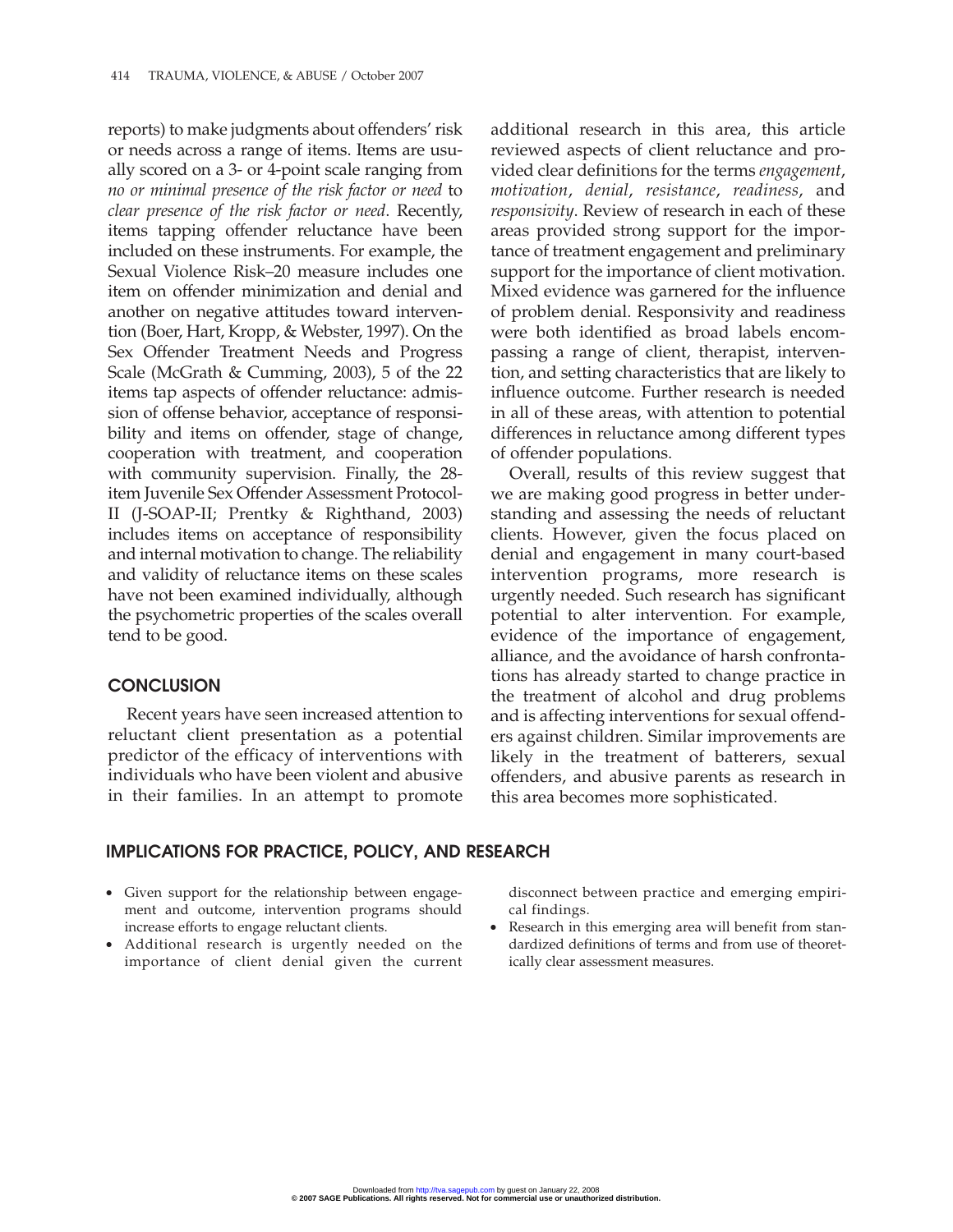#### **REFERENCES**

- Andrews, D. A. (2001). Principles of effective correctional programs. In L. L. Motiuk & R. C. Serin (Eds.), *Compendium 2000 on effective correctional programming* (Vol. 1, pp. 9-17). Canada: Ministry of Supply Services.
- Andrews, D. A., & Bonta, J. (2003). *The psychology of criminal conduct* (2nd ed.). Cincinnati, OH: Anderson.
- Arkowitz, H. (2002). Toward an integrative perspective on resistance to change. *Journal of Clinical Psychology*, *58*(2), 219–227.
- Barrett, M., Wilson, R. J., & Long, C. (2003). Measuring motivation to change in sexual offenders from institutional intake to community treatment. *Sexual Abuse: Journal of Research & Treatment*, *15*, 269–283.
- Baxter, D. I., Marion, A., & Goguen, B. (1995). Predicting treatment response in correctional settings. *Forum on Corrections Research*, *7*(3), 38-41.
- Baxter, D. J., & Tweedale, M. (1995). *The Attitudes Towards Correctional Treatment (ACT) Scale*. Merrickville, Ontario, Canada: Ministry of the Solicitor General and Correctional Services.
- Beech, A. R., & Fisher, D. D. (2002). The rehabilitation of child sex offenders. *Australian Psychologist*, *37*, 206–214.
- Beech, A. R., & Hamilton-Giachritsis, C. E. (2005). Relationship between therapeutic climate and treatment outcome in group-based sexual offender treatment programs. *Sexual Abuse: A Journal of Research and Treatment*, *17*(2), 127–140.
- Begun, A. L., Murphy, C. M., Bolt, D., Weinstein, B., Strodthoff, T., Short, L., & Shelley, G. (2003). Characteristics of the Safe at Home instrument for assessing readiness to change intimate partner violence. *Research on Social Work Practice*, *13*, 80–107.
- Boer, D. P., Hart, S. D., Kropp, P. R., & Webster, C. D. (1997). *Manual for the Sexual Violence Risk–20: Professional guidelines for assessing risk of sexual violence*. Vancouver, BC: The Institute Against Family Violence.
- Bonta, J. (1995). The responsivity principle and offender rehabilitation. *Forum on Corrections Research*, *7*(3), 34–37.
- Brown, P. D., & O'Leary, K. D. (2000). Therapeutic alliance: Predicting continuance and success in group treatment for spouse abuse. *Journal of Consulting and Clinical Psychology*, *68*(2), 340–345.
- Brown, P. D., O'Leary, K. D., & Feldblau, S. R. (1997). Dropout in a treatment program for self-referring wife abusing men. *Journal of Family Violence*, *12*, 365–387.
- Bumby, K. M., Marshall, W. L., & Langton, C. (1999). A theoretical model of the influences of shame and guilt on sexual offending. In B. K. Schwartz (Ed.), *The sex offender: Theoretical advances, treating special populations and legal developments* (pp. 1–12). Kingston, NJ: Civic Research Institute.
- Busseri, M. A., & Tyler, J. D. (2003). Interchangeability of the Working Alliance Inventory and Working Alliance Inventory, short form. *Psychological Assessment*, *15*(2), 193–197.
- Cadsky, O., Hanson, R. K., Crawford, M., & Lalonde, C. (1996). Attrition from a male batterer treatment

program: Client-treatment congruence and lifestyle instability. *Violence and Victims*, *11*, 51–64.

- Chaffin, M., Silovsky, J. F., Funderburk, B., Valle, L. A., Brestan, E. V., Balachova, T., Jackson, S., Lensgraf, J., & Bonner, B. L. (2004). Parent-child interaction therapy with physically abusive parents: Efficacy for reducing future abuse reports. *Journal of Consulting and Clinical Psychology*, *72*, 500–510.
- Daly, J. E., & Pelowski, S. (2000). Predictors of dropout among men who batter: A review of studies with implications for research and practice. *Violence and Victims*, *15*(2), 137–160.
- Drapeau, M. (2005). Research on the processes involved in treating sexual offenders. *Sexual Abuse: A Journal of Research and Treatment*, *17*(2), 117–125.
- Drieschner, K. H., Lammers, S. M. M., & van der Staak, C. P. F. (2004). Treatment motivation: An attempt for clarification of an ambiguous concept. *Clinical Psychology Review*, *23*, 1115–1137.
- Dutton, D. G., Bodnarchuk, M., Kropp, R., Hart, S. D., & Ogloff, J. R. P. (1997). Wife assault treatment and criminal recidivism: An 11-year follow-up. *International Journal of Offender Therapy and Comparative Criminology*, *41*, 9–23.
- Finkelhor, D. (1984). *Child sexual abuse: New theory & research*. New York: Free Press.
- Gelles, R. (2000). Treatment-resistant families. In R. M. Reece (Ed.), *Treatment of child abuse: Common ground for mental health, medical, and legal practitioners* (pp. 304–312). Baltimore, MD: Johns Hopkins University Press.
- Girvin, H. (2004). Beyond "stages of change": Using readiness for change and caregiver-reported problems to identify meaningful subgroups in a child welfare sample. *Children and Youth Services Review*, *26*, 897–917.
- Gondolf, E. W. (2002). *Batterer intervention systems: Issues, outcomes, and recommendations*. Thousand Oaks, CA: Sage.
- Hanson, R. K., & Bussiere, M. T. (1998). Predicting relapse: A meta-analysis of sexual offender recidivism studies. *Journal of Consulting and Clinical Psychology*, *66*(2), 348–362.
- Harder, J. (2005). Prevention of child abuse and neglect: An evaluation of a home visitation Parent Aide program using recidivism data. *Research on Social Work Practice*, *15*, 246-257.
- Hartley, D. E., & Strupp, H. H. (1983). The therapeutic alliance: Its relationship to outcome in brief psychotherapy. In J. Masling (Ed.), *Empirical studies in analytic theories* (pp. 1–37). Hillsdale, NJ: Lawrence Erlbaum.
- Hatcher, R. L., & Barends, A. W. (1996). Patient's view of the alliance in psychotherapy: Exploratory factor analysis of three alliance measures. *Journal of Consulting and Clinical Psychology*, *64*, 1326–1336.
- Henning, K., & Holdford, R. (2006). Minimization, denial, and victim blaming by batterers: How much does the truth matter? *Criminal Justice & Behavior*, *33*(1), 110–130.
- Horvath, A. O., & Greenberg, L. S. (1986). The development of the Working Alliance Inventory. In L. S. Greenberg & W. Pinsof (Eds.), *The psychotherapeutic process: A resource handbook* (pp. 529–556). New York: Guilford.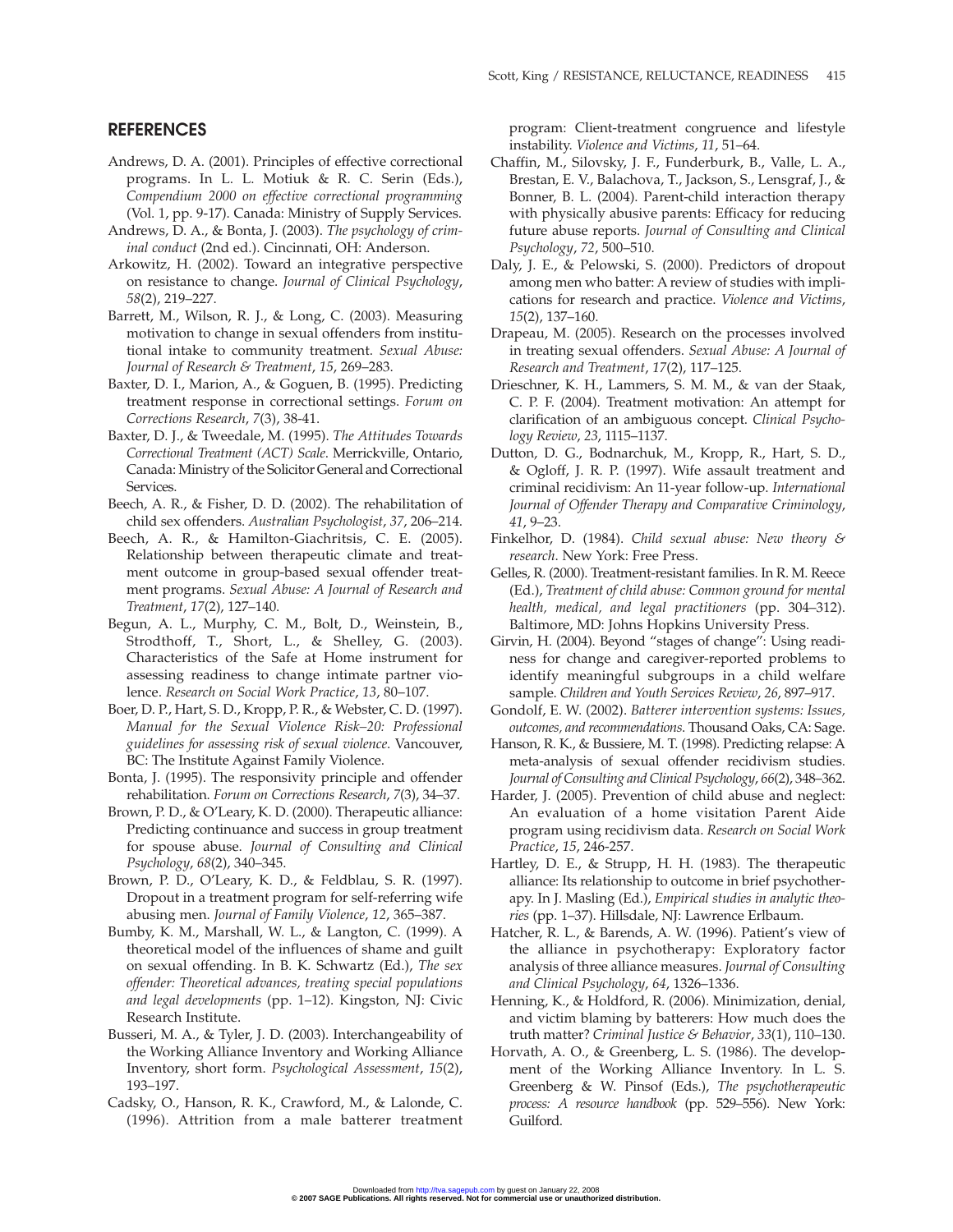- Horvath, A. O., & Symonds, B. D. (1991). Relation between working alliance and outcome in psychotherapy: A meta-analysis. *Journal of Counseling Psychology*, *38*, 139–149.
- Howells, K., & Day, A. (2002). Readiness for anger management: Clinical and theoretical issues. *Clinical Psychology Review*, *23*, 319–337.
- Kazantzis, N., Deane, F. P., & Ronan, K. R. (2004). Assessing compliance with homework assignments: Review and recommendations for clinical practice. *Journal of Clinical Psychology*, *60*, 627–641.
- Kear-Colwell, J., & Pollock, P. (1997). Motivation or confrontation: Which approach to the child sex offender? *Criminal Justice and Behavior*, *24*, 20–33.
- Lawson, L. (2003). Isolation, gratification, justification: Offenders' explanations of child molesting. *Issues in Mental Health Nursing*, *24*, 695–705.
- Levenson, J. S., & Macgowan, M. J. (2004). Engagement, denial, and treatment progress among sex offenders in group therapy. *Sexual Abuse: A Journal of Research and Treatment*, *16*(1), 49–63.
- Levesque, D. A., Gelles, R. J., & Velicer, W. F. (2000). Development and validation of a stages of change measure for men in batterer treatment. *Cognitive Therapy and Research*, *24*(2), 175–199.
- Littell, J. H., & Girvin, H. (2005). Caregivers' readiness for change: Predictive validity in a child welfare sample. *Child Abuse & Neglect*, *29*, 59–80.
- Luborsky, L., Crits-Cristoph, P., Alexander, L., Margolis, M., & Cohen, M. (1983). Two helping alliance methods for predicting outcomes of psychotherapy: A counting signs vs. a global rating method. *Journal of Nervous and Mental Disease*, *171*, 840–892.
- Macgowan, M. J., & Newman, F. L. (2005). Factor structure of the group engagement measure. *Social Work Research*, *29*, 107–118.
- Manousos, I. R., & Williams, D. I. (1998). The locus of denial. *Counselling Psychology Quarterly*, *11*(1), 15–22.
- Marmar, C. R., Weiss, D. S., & Gaston, L. (1989). Towards the validation of the California Therapeutic Alliance Rating System. *Journal of Consulting and Clinical Psychology*, *1*, 46–52.
- Marques, J. K., Wiederanders, M., Day, D. M., Nelson, C., & van Ommeren, A. (2005). Effects of a relapse prevention program on sexual recidivism: Final results from California's Sex Offender Treatment and Evaluation Project (SOTEP). *Sexual Abuse: A Journal of Research and Treatment*, *17*, 79–107.
- Marshall, W. L., Fernandez, Y. M., Serran, G. A., Mulloy, R., Thornton, D., Mann, R. E., & Anderson, D. (2003). Process variables in the treatment of sexual offenders: A review of the relevant literature. *Aggression and Violent Behavior*, *8*, 205–234.
- Marshall, W. L., & Serran, G. A. (2004). The role of the therapist in offender treatment. *Psychology, Crime & Law*, *10*, 309–320.
- Marshall, W. L., Serran, G. A., Moulden, H., Mulloy, R., Fernandez, Y. M., Mann, R. E., & Thorton, D. (2002). Therapist features in sexual offender treatment: Their

reliable identification and influence on behaviour change. *Clinical Psychology and Psychotherapy*, *9*, 395–405.

- McConnaughy, E. A., DiClemente, C. C., Prochaska, J. O., & Velicer, W. F. (1989). Stages of change in psychotherapy: A follow-up report. *Psychotherapy*, *26*, 494–503.
- McGrath, R. J., & Cumming, G. F. (2003). *Sex Offender Treatment Needs and Progress Scale manual*. Middlebury, VT: Author.
- McMurran, M. (2002). Motivation to change: Selection criterion or treatment need? In M. McMurran (Ed.), *Motivating offenders to change: A guide to enhancing engagement in therapy* (pp. 3–13). Chichester, UK: Wiley.
- Miller, W. R., & Rollnick, S. (2002). *Motivational interviewing: Preparing people for change* (2nd ed.). New York: Guilford.
- Miner, M. H., & Dwyer, S. M. (1995). Analysis of dropouts from outpatient sex offender treatment. *Journal of Psychology & Human Sexuality*, *7*, 77–93.
- Moore, D., Bergman, B., & Knox, P. (1999). Predictors of sex offender treatment completion. *Journal of Child Sexual Abuse*, *7*, 73–88.
- Murphy, C. M., & Baxter, V. A. (1997). Motivating batterers to change in the treatment context. *Journal of Interpersonal Violence*, *12*, 607–619.
- Murphy, W. D. (1990). Assessment and modification of cognitive distortions in sex offenders. In W. L. Marshall, D. R. Laws, & H. E. Barbaree (Eds.), *Handbook of sexual assault: Issues, theories, and treatment of the offender* (pp. 331–342). New York: Plenum.
- Musser, P. H., Semiatin, J. N., Taft, C. T., & Murphy, C. M. (in press). Motivational interviewing as a pre-group intervention for partner-violent men. *Violence and Victims*.
- Nichols, H. R., & Molinder, I. (1996). *Multiphasic Sex Inventory II manual*. Tacoma, WA: Authors.
- O'Donohue, W., & Letourneau, E. (1993). A brief group treatment for the modification of denial in child sexual abusers: Outcome and follow-up. *Child Abuse & Neglect*, *17*(2), 299–304.
- Pence, E., & Paymar, M. (1993). *Education groups for men who batter: The Duluth model*. New York: Springer.
- Prentky, R., & Righthand, S. (2003). *Juvenile Sex Offender Assessment Protocol-II (J-SOAP-II) manual*. Retrieved July 17, 2007, from http://www.nicic.org/Library/Default .aspx?Library=016747
- Prochaska, J. O., & DiClemente, C. C. (1982). Transtheoretical therapy: Toward a more integrative model of change. *Psychotherapy: Theory, Research and Practice*, *19*, 276–288.
- Prochaska, J. O., & DiClemente, C. C. (2005). The transtheoretical approach. In J. C. Norcross & M. R. Goldfried (Eds.), *Handbook of psychotherapy integration* (2nd ed., pp. 147-171). New York: Oxford University Press.
- Prochaska, J. O., DiClemente, C. C., & Norcross, J. C. (1992). In search of how people change: Applications to addictive behaviors. *American Psychologist*, *47*(9), 1102–1114.
- Prochaska, J. O., Velicer, W. F., Rossi, J. S., Goldstein, M. G., Marcus, B. H., Rakowski, W., Fiore, C., Harlow, L. L.,